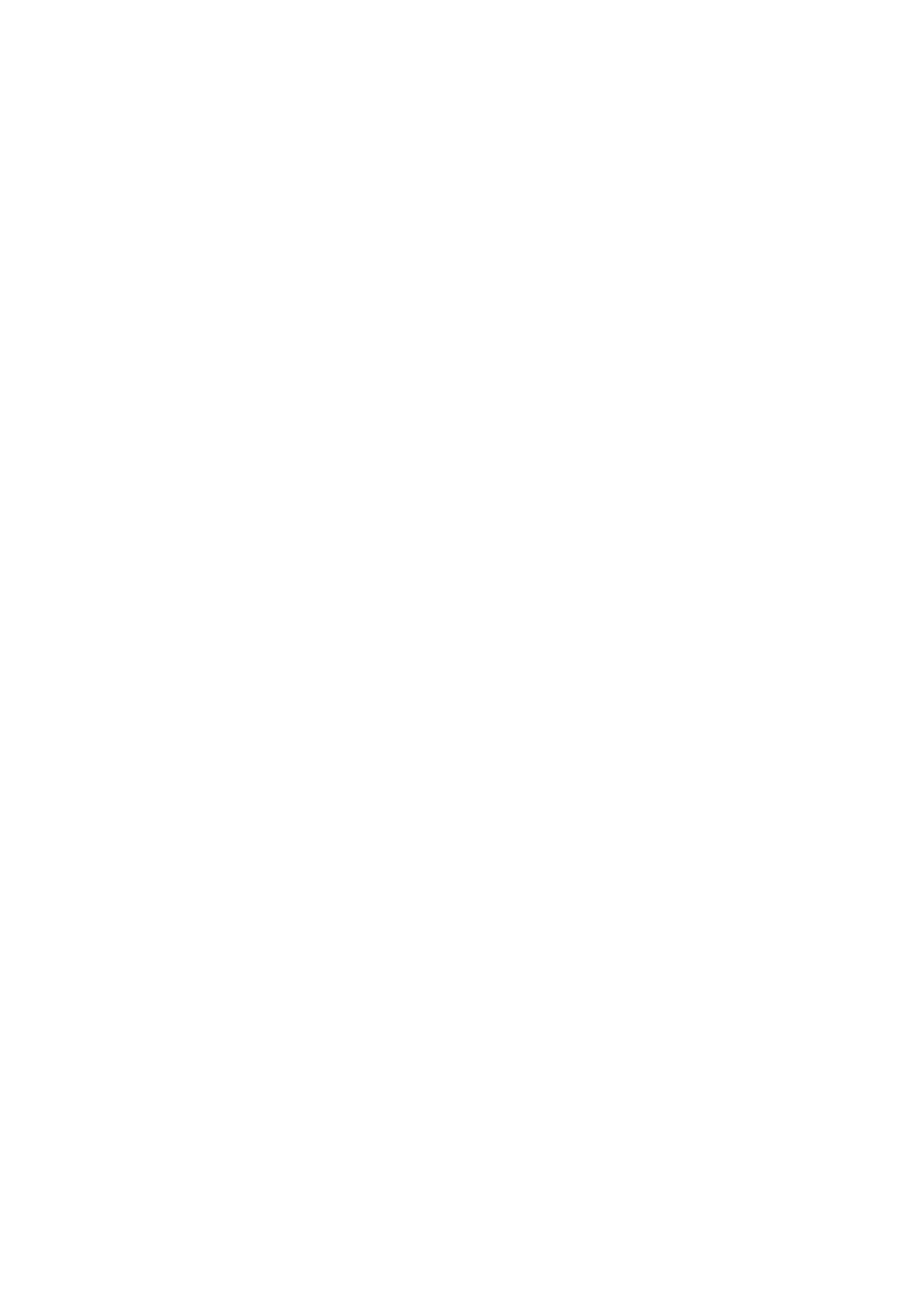# Table of Contents

# Tables

| Table 1. A synoptic view of socioeconomic differences between |
|---------------------------------------------------------------|
|                                                               |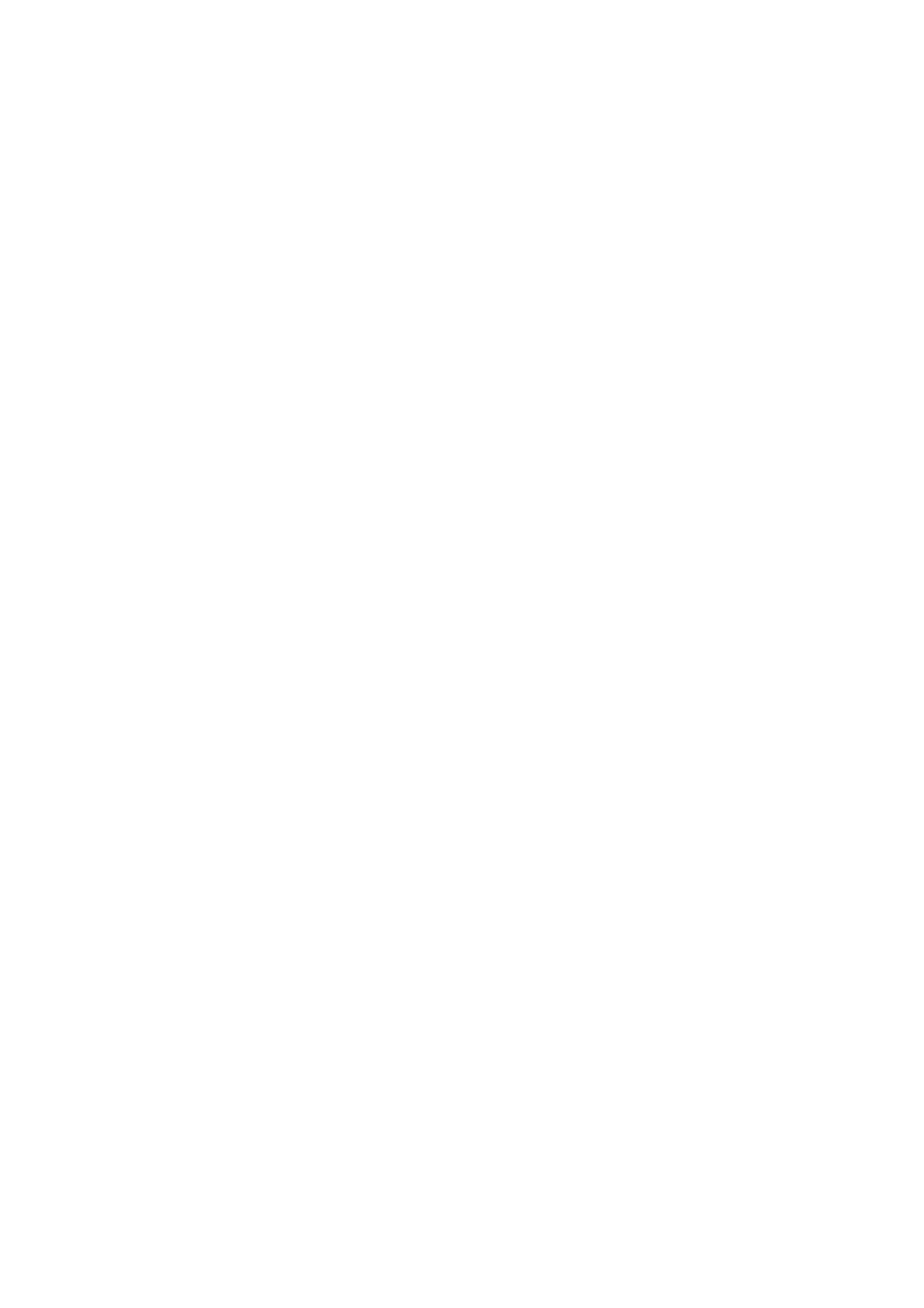### Summary

This paper examines the economic status of Indigenous Australians as a selfidentifying group. It is an early version of an entry to the 2nd edition of the *Encyclopedia of the Australian People*, to be published in 2001. Indigenous Australians today face a diversity of economic circumstances. At one end of a spectrum are those residing in urban settings and engaging with the market economy, with varying degrees of success, like other Australians. At the other end are those who reside in remote parts of Australia and maintain important aspects of the Indigenous economy. Despite this heterogeneity, the vast majority of Indigenous people (73 per cent) reside either in towns or in cities, with the remaining 27 per cent residing in small Indigenous towns (so defined because the majority of the population is Indigenous), on pastoral stations or at outstations. It can be argued that nowhere are the differences between Indigenous institutions and those of the colonisers of Australia more marked than in the economic system.

Measures of economic status are primarily statistical and based on the social indicator approach. The social indicators utilised in this paper provide data that differentiates Indigenous from non-Indigenous Australians in relation to employment, income, housing, education and health status. These measures of wellbeing show that, as a group, Indigenous people have the lowest economic status of all Australians, without any qualification.

A broadly related set of factors can explain Indigenous economic marginality: historical exclusion from the mainstream provisions of the Australian welfare state and associated legacies; structural factors such as population structure and location of residence; cultural factors such as differing priorities and absence of labour migration; and demand side issues such as discrimination. The variable interplay of all these factors explains in large part the diversity of circumstances of Indigenous Australians today.

## Policy and program responses

It is well established that Indigenous people are the most marginal group in Australian society. Addressing this issue and making progress in both a real and in a statistical, measurable sense has proven very difficult, despite concerted government attention and allocation of considerable resources. Government policies in the last 30 years have remained fundamentally 'assimilationist'. It has been assumed that if sufficient public funds were devoted to Indigenous education, health, housing and employment programs, then material betterment would automatically follow and Indigenous people would be able to compete directly with other Australians, both in the formal labour market and in the business sector. Research has raised the possibility that there is no automatic positive correlation between funding and improved economic status. More recently there has been a call by Indigenous spokespeople, like Noel Pearson, for a paradigm shift in both governance structures and attitudes to work, education and welfare among Indigenous people.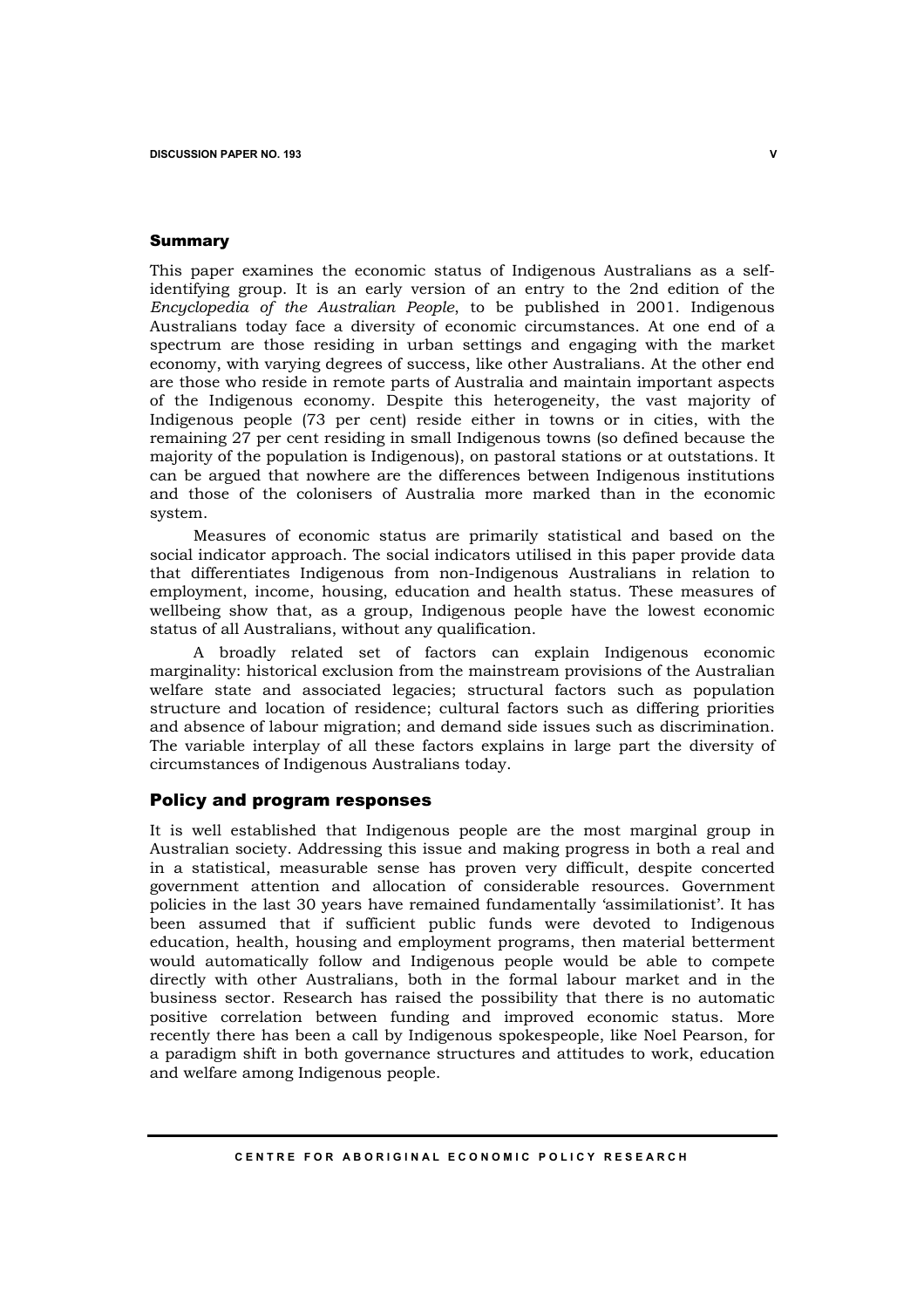# The future

The issue of Indigenous poverty is greatly complicated by the diversity of types of Indigenous community and the variable impact of colonisation. This heterogeneity calls for a great deal of policy flexibility. There seems no doubt that most Indigenous people, whether urbanised or in remote locations, wish to maintain their distinct identity and cultural autonomy. How can this be reconciled in modern Australia with economic equality?

A crucial issue is the phenomenal growth in the Indigenous population. In 1971, the self-identifying Indigenous population was estimated at 116,000 persons. By 1996, the Indigenous population was estimated at 386,000 and in 2001 it is likely to exceed 427,000. Such rapid growth potentially places government Indigenous-specific programs under financial strain. It raises questions about appropriate targeting of those most in need and the relative merits of Indigenous-specific versus mainstream funding on the basis of location of residence and the particularities of circumstances. It also has negative implications for potential labour force status with recent estimates indicating that at best the unemployment rate for Indigenous people will remain unchanged, at worst it will increase.

One hard lesson from the last three decades is that low Indigenous economic status appears intractable. Any realistic prediction for overall economic equality measured by statistical social indicators will require a very long time frame, although equality may in fact be unachievable in certain circumstances. It will be incumbent on both governments and Indigenous leaders to defend both the heterogeneity and the exercise of choice that will mitigate against a rapid integration of Indigenous people into mainstream economic institutions. Government will need to retain policy flexibility and adhere to financial commitments in order to gradually improve the marginal economic position of Indigenous Australians. At the same time, the provision of core and equitable citizenship entitlements to Indigenous people as members of an increasingly diverse Australia will need to be maintained.

# Acknowledgments

I would like to thank Tony Auld, Matthew Gray, Melinda Hinkson, Boyd Hunter, Nicolas Peterson and John Taylor for assistance and comment on an earlier draft of this entry. Jim Jupp kindly agreed to the publication of this working copy of an article for the 2nd edition of the *Encyclopedia of the Australian People*, to be published in 2001. This paper updates an article on The Economic Status of Aboriginal People written in 1985 and published in the *Encyclopedia of the Australian People* in 1988. Hilary Bek and Linda Roach provided editorial assistance, with layout by Wendy Forster.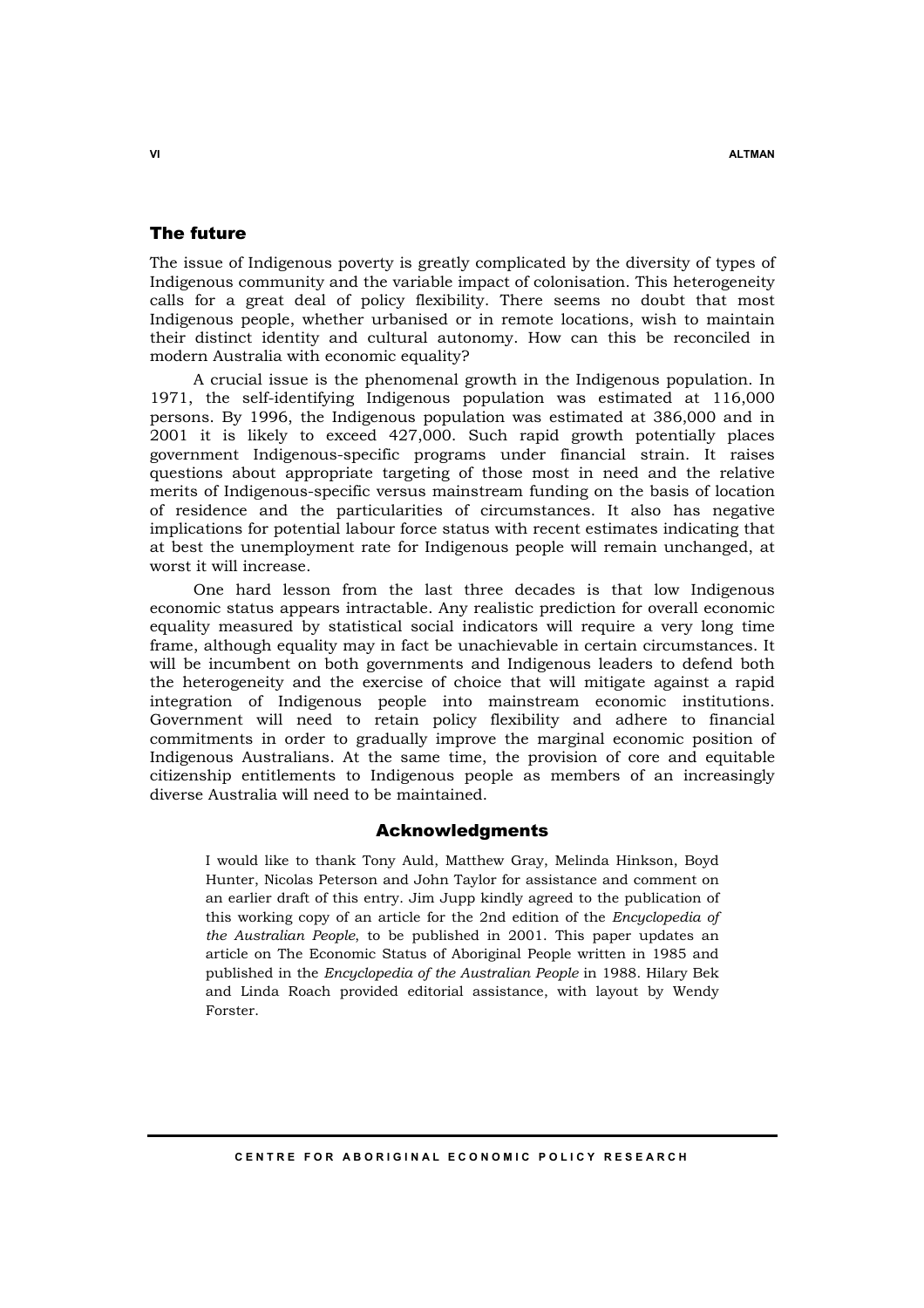### Introduction

Social indicators measuring wellbeing show that, as a group, Indigenous people have the lowest economic status of all Australians, without any qualification. The term economic status refers to the relative material wellbeing of individuals, households, communities or ethnic groups. In this paper, the economic status of Indigenous Australians as a culturally distinctive self-identifying group is examined. However, a term such as 'status', which examines people's position, rank or relation to each other, is intrinsically problematic when applied in a cross-cultural setting because it incorporates the values of a particular group or society. In Australia assessments of Indigenous economic status tend to utilise the quantitative techniques of the dominant Australian society. Furthermore, today there is a high degree of inter-marriage between Indigenous and other Australians to the extent that at the outset of the 21st Century, 40 per cent of Indigenous households are mixed. This makes a focus on Indigenous economic status problematic. Much of the statistical discussion here concentrates, by necessity, on individuals. This, however, tends to somewhat artificially remove people, for statistical purposes, from the family and household situations in which they reside.

It can be argued that nowhere are the differences between Indigenous institutions and those of the colonisers of Australia more marked than in the economic system. In 1788 the Indigenous production system was uncomplicated—it was based almost exclusively on hunting, gathering and fishing activities and, in Torres Strait, also on basic horticulture. The available ethno-historic and archaeological evidence suggests that Indigenous people were able to maintain an adequate, and at times rich, standard of living in these precontact times. This is attested to by their extremely long-term and successful adaptation to the highly variable and often harsh environments of the Australian continent. Partly as a consequence of the semi-nomadic requirements of a hunter-gatherer life-style, Indigenous people placed little emphasis on the production of cumbersome material wealth. Some anthropologists argue that under traditional conditions surplus time was invested in an elaborate religious life rather than in material accumulation.

This was in marked contrast to the *laissez-faire* and materialist economic attitudes of British colonisers. The white occupation of Australia began just as the Industrial Revolution was gathering momentum in Britain. Since that time, a feature of western capitalist societies has been an emphasis on material production, industrialisation and continual economic growth. The critical factor of production in Australia was land—Indigenous people needed it for their productive activities and the new settlers required it for farming and pastoralism initially, and then for its mineral wealth. In the economic clash of cultures over land, Indigenous people in the settled regions of Australia were overrun, marginalised and driven away from their areas of traditional allegiance.

During the 19th and 20th centuries the Indigenous economy has been radically transformed. The extent of change has been largely influenced by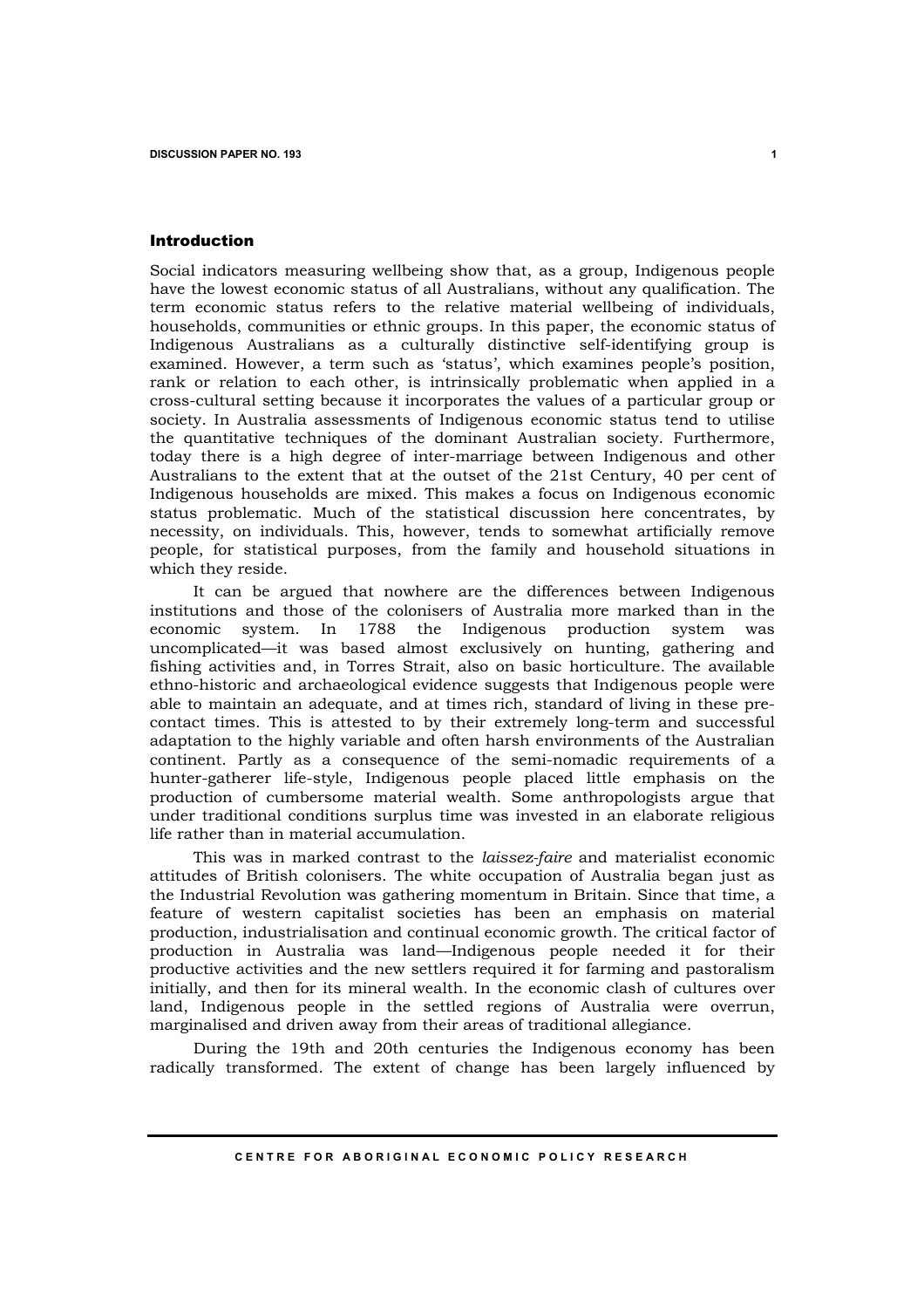location. Indigenous people who now live in major urban centres, such as Melbourne and Sydney, in small cities and country towns and in town camps, have to support themselves via mainstream economic activity. Other groups, particularly those who reside in Indigenous townships, on pastoral stations and at outstations or homeland centres in remote and rural Australia, have maintained important vestiges of the traditional economy. With the granting of effective land rights since the 1970s, particularly in the remote Northern Territory and the north of South Australia, Indigenous people have been able to maintain key elements of the subsistence economy based on foraging activities. In fact, it has been demonstrated that in some situations in the far north of Australia, such subsistence activities have re-emerged as the mainstay of the productive economy. This has been dependent on two important factors. First, the availability of land and unimpeded access to the land's floral and faunal resources; and second, access to social security payments to which Indigenous people are entitled as Australian citizens. At locations where subsistence activities remain significant, people have not rejected introduced goods, nor have they returned to a pristine pre-contact mode of subsistence. Rather, they have adopted and adapted new foods and technologies, and financed their market dependence with welfare transfers and other cash earnings.

Today, Indigenous Australians face a diversity of circumstances. At one end of a spectrum are those residing in urban settings and engaging with the market economy, with varying degrees of success, like other Australians. At the other end are those who reside in remote parts of Australia and maintain important aspects of the Indigenous economy. Despite this heterogeneity, the vast majority of Indigenous people (73 per cent) reside either in towns or in cities, with the remaining 27 per cent residing in small Indigenous towns (so defined because the majority of the population is Indigenous), on pastoral stations or at outstations.

### Defining economic status

Measures of economic status are primarily statistical and based on the social indicator approach. However, it is only since the 1967 Referendum that Indigenous Australians have been included in the five-yearly census of population and housing. Up until that time Section 127 of the Australian Constitution of 1901 stated 'In reckoning the numbers of the people of the Commonwealth, or of a State or other part of the Commonwealth, Indigenous natives shall not be counted'. Since the 1971 Census, Indigenous Australians have gradually been fully incorporated into censuses. The use of census-derived social indicators to measure economic status has both advantages and disadvantages. The advantages include the fact that the census is the most comprehensive survey of all Australians that is currently conducted regularly at five-yearly intervals. Consequently, it provides a statistical basis for comparative analysis between the analytical constructs Indigenous and non-Indigenous Australians and it allows for tracking of socioeconomic change over time.

However, census-derived social indicators face a range of conceptual and methodological shortcomings. The major problem is that while social indicators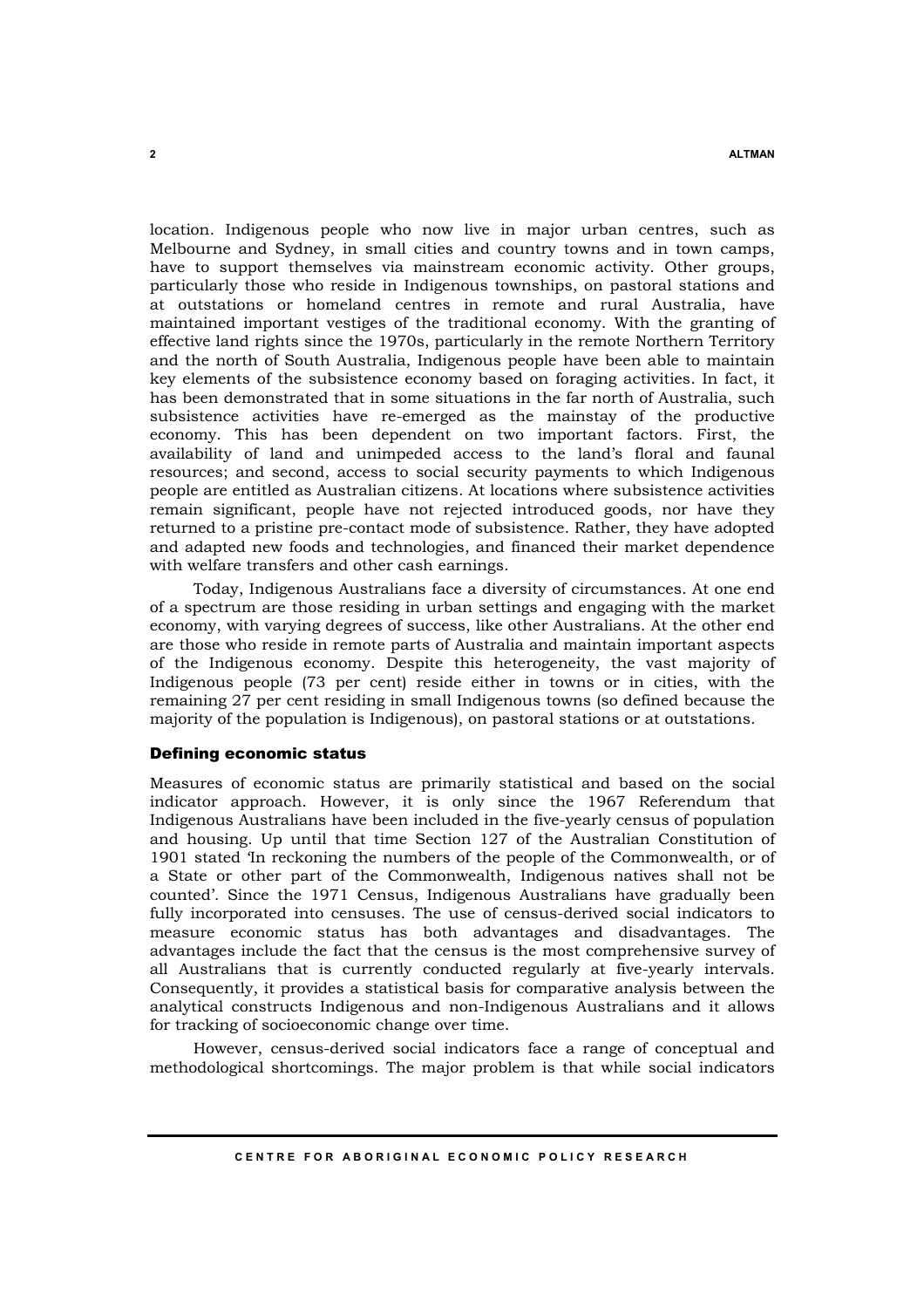are used to highlight difference between indigenous Australians as a selfidentifying group and the rest of the population, this tends to overstate the differences between the two groups, one comprising 2 per cent of the population the other 98 per cent, without recognising that some Indigenous Australians live in situations that do not require any statistical differentiation from mainstream society, while others pursue lifestyles that are so fundamentally different. Therefore using the same social indicators for comparative purposes, without qualification, is at best naive and at worst ethnocentric.

Economic status is defined here with reference to a number of social indicators including employment, education, occupational, income and housing statuses. Other social indicators, like health status, which are frequently included in the wider term 'socioeconomic status', are also mentioned. It can be argued that there is a close correlation between economic status and other parameters of wellbeing, such as health. In the 1960s the concepts of 'cycles of poverty' and 'poverty entrapment' were prominent. There is without doubt a link between all indicators of wellbeing, but the extent and direction of causality can often be difficult to determine (Altman and Hunter 1998; Hunter 1999).

The normative criterion 'economic status' has been increasingly used by both policy-makers and Indigenous groups to measure relative material wellbeing. An important assumption underlying the use of this analytical concept is that it can be applied in a cross-cultural context. Apart from the diversity in Indigenous economies, Indigenous societies are also culturally heterogeneous. There is a correlation between what is frequently termed 'tradition-orientation' and geographic remoteness. In Indigenous townships, outstations and other remote communities, people maintain lifestyles that are significantly tradition-oriented; whereas at locations where Indigenous people are a distinct racial minority, although strong Indigenous identity is maintained, lifestyles are no longer directly influenced by recognisably traditional religious, kinship and value systems.

Social scientists, particularly anthropologists, have demonstrated that economic status, which is generally measured by indicators such as cash income levels and ownership of assets in Australian society, is measured in quite different ways among many Indigenous groups. For example, in some tradition-oriented communities a person's status is largely determined by access to ritual or religious knowledge rather than to material resources. Similarly, social status can be accrued by controlling the distribution of material resources (that is, by being an effective resource manager) rather than by being an accumulator (or owner) of resources. In many communities the individualistic or household oriented economic aims that are prevalent in modern Australian society are regarded as running counter to 'correct' behaviour. In short, materialistic considerations are of lesser importance among sections of the Indigenous population (Schwab 1995).

Other shortcomings are also evident when in using statistical social indicators as a measure of well-being. For example, standards like employment and income status tend to concentrate on the formal labour market and on cash incomes. However, Indigenous people residing at remote communities, like outstations, are frequently fully employed in subsistence pursuits (or informal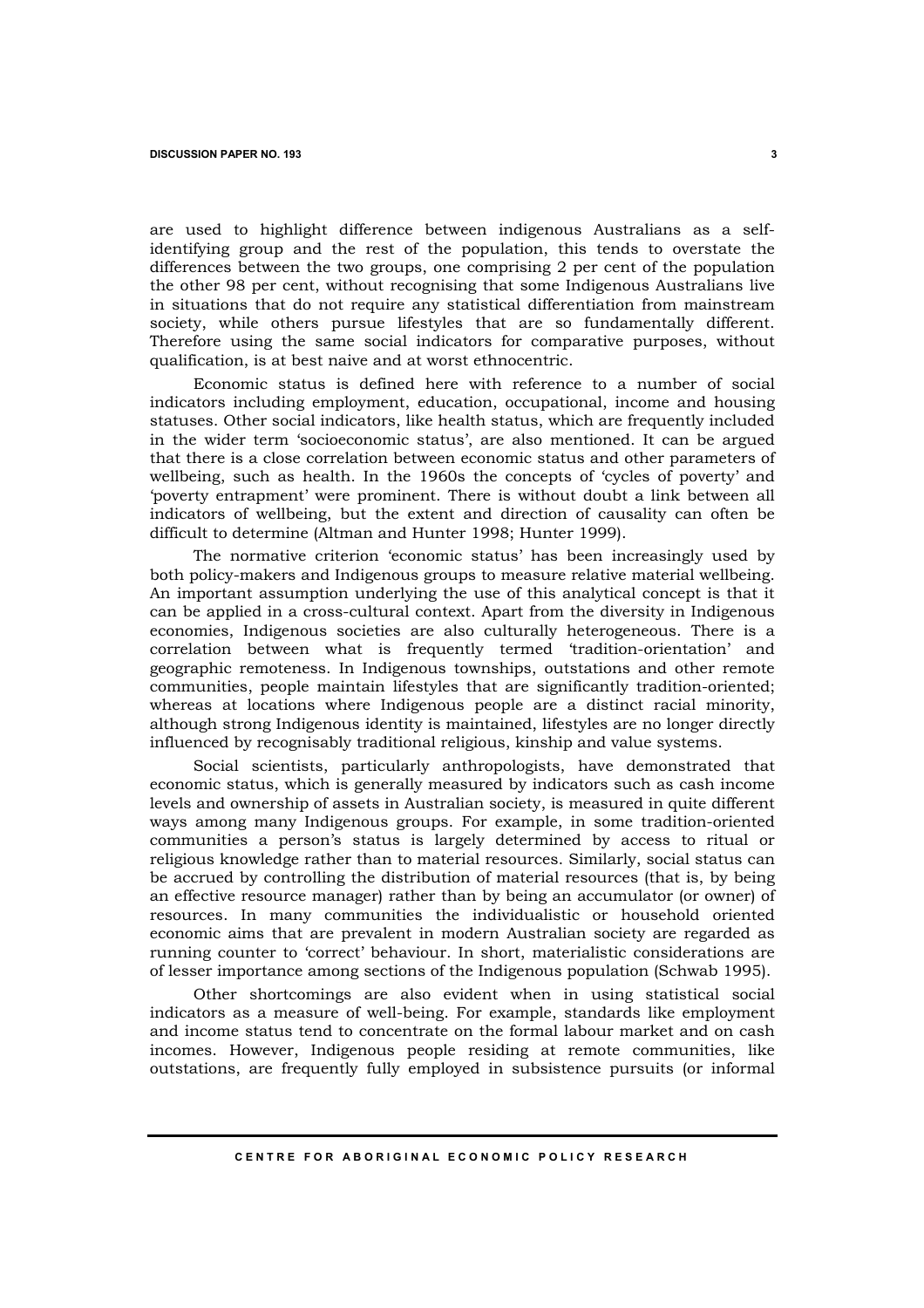productive activities), which provide income in kind (that is, foods) rather than cash. Formal measures of economic status emphasise the market oriented perspective (and ideology) of the major society rather than the Indigenous perspective. In other situations, formal activity like the sale of art may not be declared or may be irregular and hence may not be reflected in official statistics.

Despite these conceptual and methodological shortcomings, social indicators are used here to measure economic status for a number of reasons. First, the vast majority of Indigenous Australians, particularly in urban situations, are almost totally dependent on the market economy for their needs. It is therefore realistic to measure their economic status by the statistical criteria of the major society. Second, to suggest that economic status, development and growth are merely culture-relative terms provides little solace to those Indigenous groups who are actively seeking to improve their materially marginal lifestyles. Similarly, merely to say that Indigenous people are only relatively poor in the context of the high incomes received by affluent Australians ignores the starkness of Indigenous poverty, a poverty more marked precisely because there is limited adjustment made on the basis of relative income in Australia. It is a fact that people in every society world-wide want and need access to sufficient resources to ensure their biological survival. While there is no doubt that the material aspirations of different cultures vary significantly, Indigenous people's access to resources are determined today by both the price structures and availability of goods in the wider Australian and world economy.

A final reason that the concept 'economic status' can be used constructively is that it can be quantified. However, this also raises a problem, for it can be argued that quantification results in important qualitative variables being ignored. There are indications of a current questioning of a central tenet of late 20th Century economic dogma which assumes that individuals and households seek to maximise their material wellbeing. Increasingly, some Australians are beginning to question the wisdom of pursuing such objectives at the expense of more qualitative benefits, such as family cohesion, sense of community and adequate leisure. There are also concerns about the environmental, social and cultural costs associated with the undeniable benefits of economic growth.

It is important to openly recognise that quantitative measures of economic status have shortcomings. For some Indigenous people this measure is far less appropriate than for others. However, to assess the standard of living of any group it is necessary to use a measurable and generally applicable numeraire or common standard, and economic status measured by social indicators such as employment and income status appear the 'least worst' measuring yardsticks currently available.

# Economic status today

Information in Table 1 gives a current snapshot of a range of social indicators that are primarily census-based and provide information that differentiates Indigenous from non-Indigenous Australians. As already noted, due to statistical problems with mixed households it is more meaningful, and probably more stark,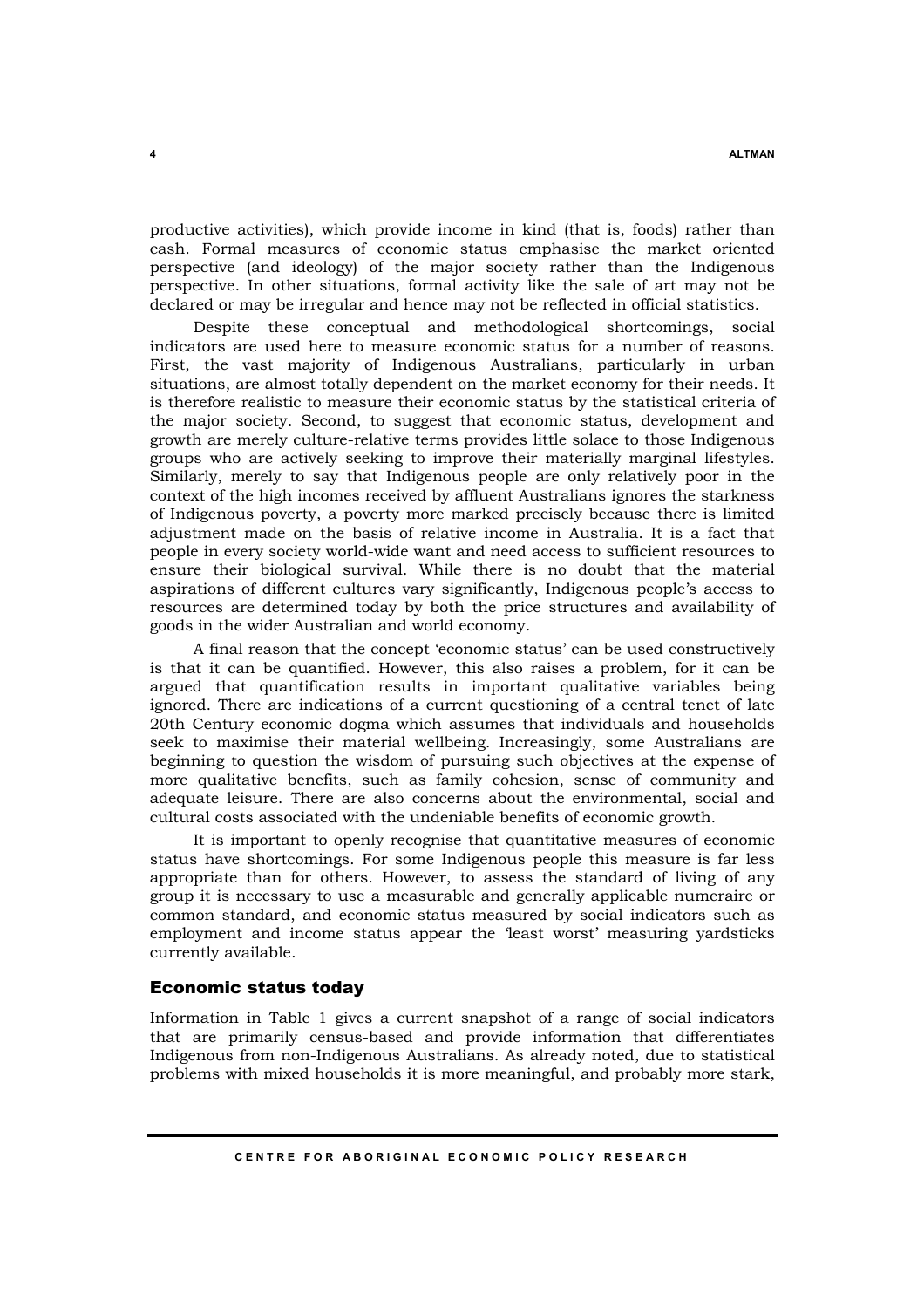to focus on differences between individuals rather than households or families. A major exception, obviously, is housing status. The order in which the selected indicators are presented and discussed is somewhat arbitrary and does not imply an absence of interconnection between them.

Starting with unemployment, the Indigenous rate at the 1996 Census was nearly 23 per cent in contrast to the non-Indigenous rate of 9 per cent. This indicates that the Indigenous rate was 2.5 times higher. In reality the extent of this difference is even greater. Since the mid-1970s, Indigenous people have been participating in increasing numbers in the Community Development Employment Projects (CDEP) scheme that is a form of work-for-the-dole, but is classified as being employed for census purposes. In 1996, some 28,000 Indigenous people were participating in 274 such schemes. If these people were counted as unemployed, it is estimated that the Indigenous unemployment rate would have been closer to 40 per cent, over four times the Australian rate.

Employment rates and labour force participation rates are also lower for Indigenous people, at 41 per cent and 53 per cent, respectively, in contrast to rates of 56 per cent and 62 per cent for other Australians. There is similarly marked differences in occupational status, the quality of employment. At the bottom end of the occupational hierarchy, 26 per cent of Indigenous employed are classified as unskilled compared to 9 per cent of non-Indigenous employed. This is partly a reflection of their low educational status.

In the upper echelons of the occupational hierarchy, 14 per cent of the Indigenous employed are white-collar managers, administrators or professionals in contrast to 26 per cent of non-Indigenous employed people. However, over the last decade there has been a relatively rapid increase in Indigenous people employed in these occupational categories. This has been primarily linked to the establishment and growth of the Aboriginal and Torres Strait Islander Commission (ATSIC) and other federal bureaucracies with functional responsibilities to deliver services to Indigenous people, combined with affirmative employment policies that have often resulted in Indigenous people being employed in the upper echelons of these bureaucracies.

Indigenous people are far less likely than other Australians to be either employers or self-employed. This implies that they own and operate few businesses in the private sector. Meaningful comparative data from the 1991 Census indicate that of all employed Indigenous Australians (96 per cent) are employees, compared with 85 per cent of all Australians. Another feature of Indigenous occupational status is that a far lower proportion (53 per cent) of employment is in the private sector in comparison with the total Australian labour force (80 per cent) according to the 1996 Census.

Given the low employment and occupational status of Indigenous people, it is not surprising that their income status is also low, as these factors are the main determinants of cash income. In 1996, the median weekly income (that is, the income most commonly received) by Indigenous individuals aged 15 years and over was \$190, and for families it was \$502. For all Australians these figures were \$292 and \$730, respectively. The income of Indigenous people as a proportion of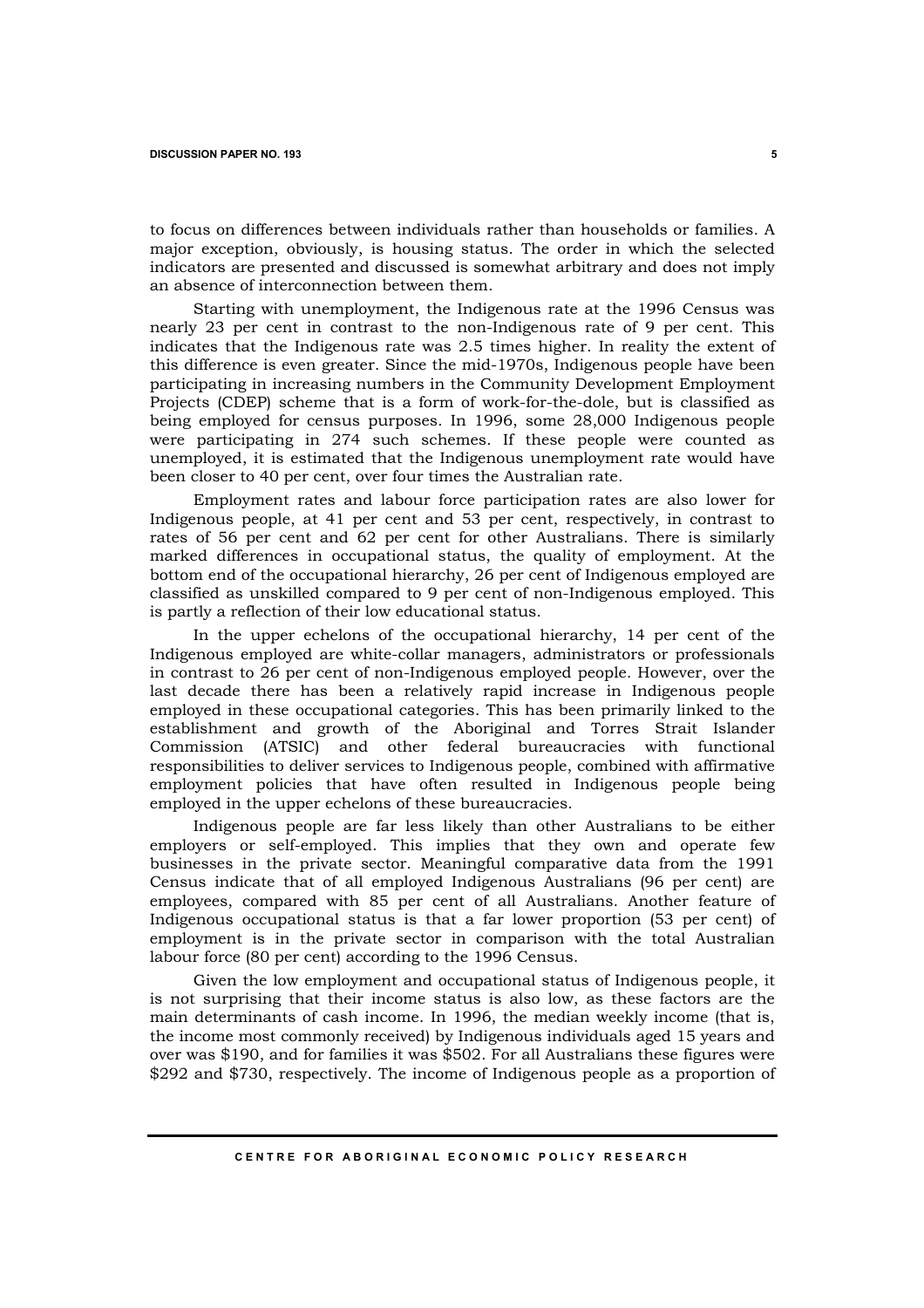the median income for all Australians was 65 per cent for individuals and 69 per cent for families. Census data also showed a heavy skewing of Indigenous incomes at the lower end of the income scale—about 49 per cent of Indigenous people received incomes of less than \$200 per week compared to 37 per cent of other Australians. Even more marked is the relative absence of Indigenous adults with high incomes—only 2 per cent of Indigenous adults reported weekly incomes greater than \$800, in contrast with 10 per cent of other Australians.

| Social indicator                           |       | Indigenous (1) Non-Indigenous (2) | Ratio $(1)/(2)$ |
|--------------------------------------------|-------|-----------------------------------|-----------------|
| Employment                                 |       |                                   |                 |
| Unemployment rate                          | 22.7  | 9.0                               | 2.5             |
| Employment rate                            | 40.7  | 56.4                              | 0.7             |
| Labour force participation $(\%)$          | 52.7  | 62.0                              | 0.9             |
| Occupation                                 |       |                                   |                 |
| Occupation unskilled (labourers)           | 25.9  | 8.8                               | 2.9             |
| Managers, administrators,<br>professionals | 14.0  | 26.0                              | 0.5             |
| Income                                     |       |                                   |                 |
| Median income, adults (per week)           | \$190 | \$292                             | 0.7             |
| Median income, families (per week)         | \$502 | \$730                             | 0.7             |
| Income less than $$200$ (per week) (%)     | 49.0  | 37.0                              | 1.3             |
| Income more than $$800$ (per week) (%)     | 2.0   | 10.0                              | 0.2             |
| Housinga                                   |       |                                   |                 |
| Currently renting (%)                      | 67.3  | 27.2                              | 2.5             |
| Home owner or purchasing (%)               | 32.5  | 72.7                              | 0.4             |
| Household size                             | 3.6   | 2.7                               | 1.4             |
| <b>Education</b>                           |       |                                   |                 |
| Did not go to school $(\%)$                | 3.1   | 0.7                               | 4.4             |
| Left school aged $<15$ years $(\%)$        | 44.2  | 35.7                              | $1.2\,$         |
| Currently attending tertiary institution   | 13.8  | 25.0                              | 0.6             |
| aged $15-24$ years $(\%)$                  |       |                                   |                 |
| Post-school qualification                  | 23.6  | 40.2                              | 0.6             |
| Health                                     |       |                                   |                 |
| Male life expectancy at birth (years)      | 57    | 75                                | 0.8             |
| Female life expectancy at birth (years)    | 64    | 81                                | 0.8             |
| Population age over 55 years (%)           | 6.3   | 20.4                              | 0.3             |

Table 1. A synoptic view of socioeconomic differences between Indigenous and non-Indigenous Australians, 1996

Note: a. Indigenous households are defined as households in which the reference person or the reference person's spouse is Indigenous. It should also be noted that in some circumstances home ownership is not possible for Indigenous people owing to the communal nature of land tenure.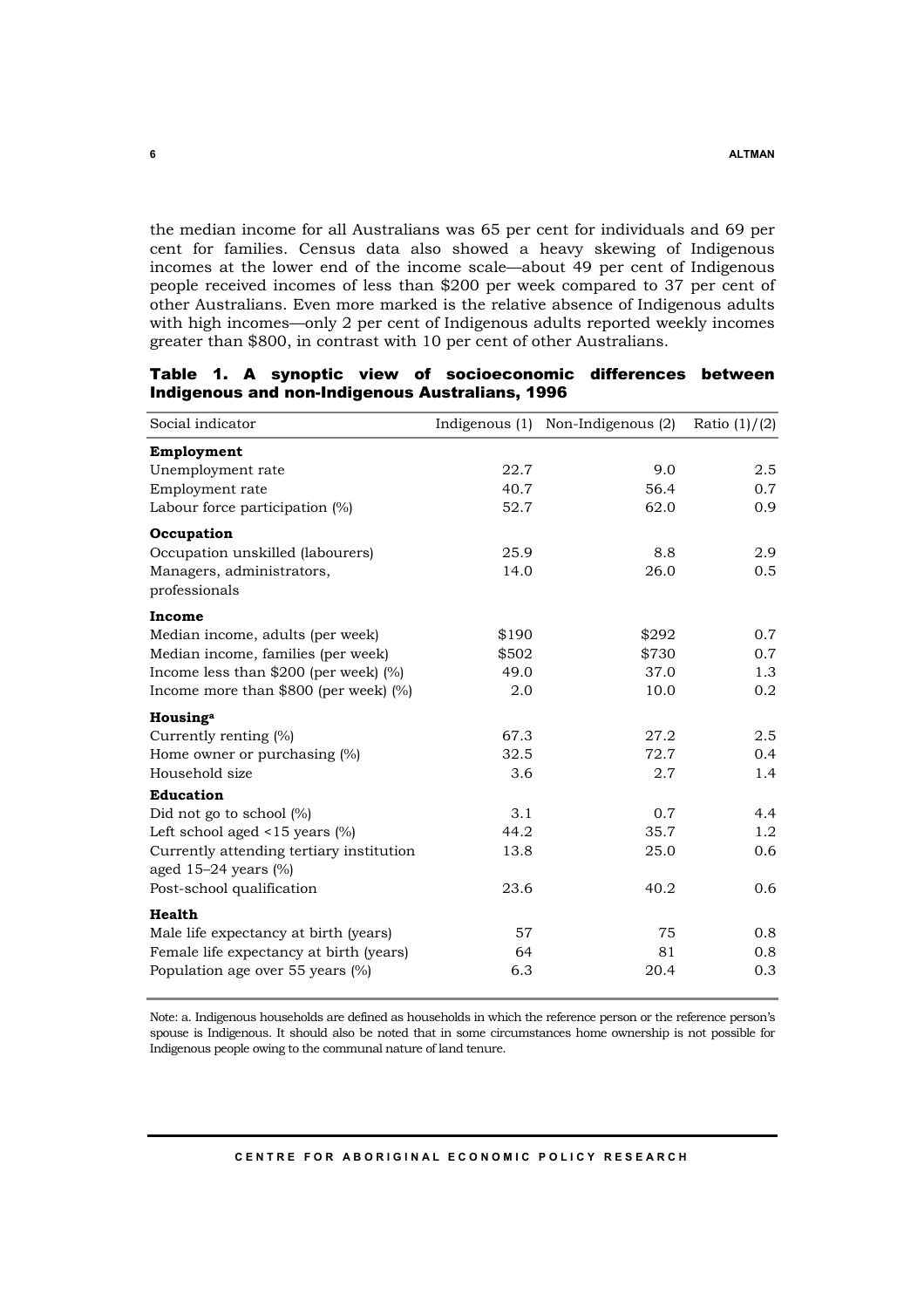Income status does not tell us everything about material wellbeing. For example, Indigenous people who live at outstations do produce goods and services in the subsistence sector and these alleviate the extent of their poverty. However, while the wellbeing of this section of the Indigenous population may be understated by formal measures of cash-income status, it is important to point out that only about 10 per cent of the Indigenous population lives 'off the land' as modern hunter-gatherers, and that there are significant variations in the resources available to outstation communities.

Altman and Hunter (1998) contrast Indigenous family incomes with a hypothetical poverty line; people whose incomes were less than the poverty line were defined as 'very poor', while those whose incomes amounted to 100–120 per cent of the line were defined as 'rather poor'. Overall, 50.1 and 61.5 per cent of Indigenous income units were found to be 'very poor' and 'rather poor' respectively. This can be contrasted with the 20.9 and 31.3 per cent of non-Indigenous family income units that were estimated to be 'very poor' and 'rather poor', respectively. Altman and Hunter point out that any relative improvements in Indigenous income can be attributed to an increase in the proportion of lowincome non-Indigenous households rather than a direct reduction in low-income Indigenous households.

The National Aboriginal and Torres Strait Islander Survey (NATSIS), 1994, found that government payments were the main source of income for 55 per cent of all Indigenous persons. This extremely high welfare reliance can be contrasted with the finding of the comparable Australian Bureau of Statistics Household Expenditure Survey (1993–94) that only 13 per cent of all Australian household income came from government pensions and allowances, with 72 per cent coming from employment (Altman and Taylor 1996).

Welfare dependence is significantly greater for one-parent families with dependent children, with 41 per cent of household income derived from employment income and 47 per cent derived from government pensions and allowances. Census data for 1996 indicate that Indigenous families are more than twice as likely to be a sole parent family (30 per cent of Indigenous families are sole-parent headed compared to 14 per cent for the total population) (Daly and Smith 1999).

This greater welfare dependence has a number of implications. The high dependence of Indigenous people on social security accentuates the likelihood of poverty entrapment. Even though in recent years more and more Indigenous people have been receiving the income maintenance payments to which they are entitled, these payments merely alleviate poverty, rather than removing it. Unemployment benefits, in particular, continue to be regarded by policy-makers as short-term relief until the return to full employment, rather than as minimumincome support. Given that these payments are intended to meet the short-term needs of mainly urbanised non-Indigenous Australians, it seems unlikely that they will be appropriate for the long-term unemployment experienced by many Indigenous people, especially those living away from mainstream employment opportunities (Finlayson and Auld 1999).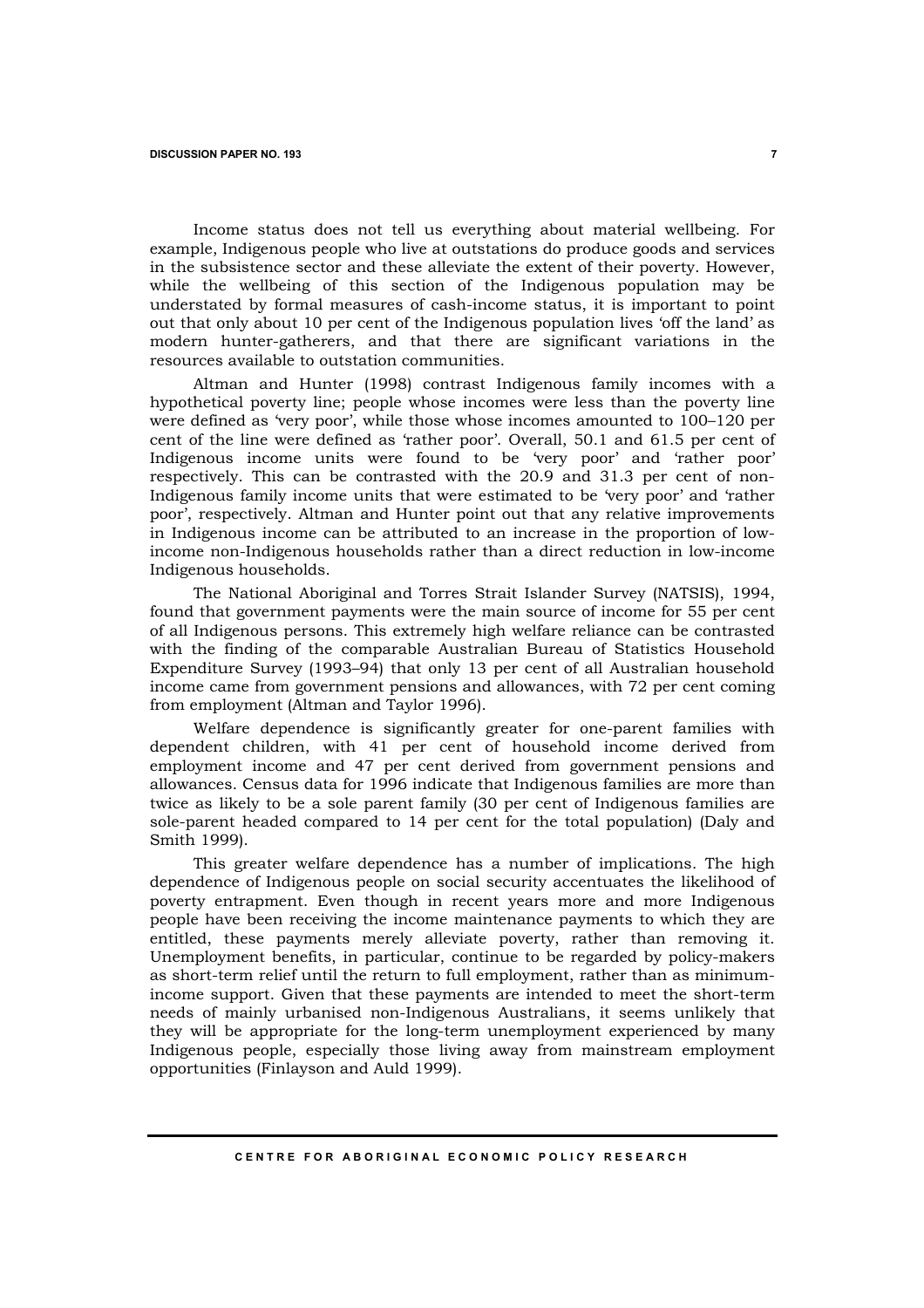The great dependence of Indigenous people on welfare and their lower incomes maintains their housing status at a relatively low level, because people cannot accumulate sufficient capital to procure housing or gain access to housing loans from commercial sources. In 1996 about 73 per cent of houses in Australia were owner occupied or being purchased, whereas only 33 per cent of Indigenous housing fell into this category. Conversely, 67 per cent of Indigenous households were renting compared to 27 per cent of non-Indigenous Australians. On average, Indigenous households were larger (at 3.6 persons) than non-Indigenous (2.7 persons) reflecting greater crowding rather than larger houses. Australian people see home ownership as a major objective. It not only provides a sense of personal security but also represents a major source of capital investment. Housing status seems to provide an extremely clear indication of the poverty of Indigenous people because it is not only a reflection of current income status, but also of past savings and investments.

Low education and health are both causes and effects of low economic status. Information on educational status indicates that a far higher proportion of Indigenous people did not ever attend school (3 per cent) and left school before the age of 16 years (44 per cent) than non-Indigenous Australians (less than 1 per cent and 36 per cent, respectively). Similarly, fewer Indigenous people have postschool qualifications (24 per cent) and were attending tertiary institutions in 1996 (14 per cent) than their non-Indigenous counterparts (25 per cent and 40 per cent, respectively). Information on health shows that Indigenous life expectancy at birth for males is 18 years and for females 17 years lower than for non-Indigenous males and females; only 6 per cent of the Indigenous population in the 1996 Census was aged over 55 years compared to 20 per cent of the non-Indigenous population.

The ratios in the synoptic table above are instructive. It can be seen that on any positive measure of economic status (like high income, high employment or high home ownership) the ratio Indigenous/non-Indigenous is less than one, whereas on any negative measure (like low income, unemployment or house rental) the ratio is greater than one, sometimes by factors exceeding four.

### Explanations of Indigenous economic marginality

A broadly related set of factors can explain Indigenous economic marginality. These include: historical exclusion from the mainstream provisions of the Australian welfare state and associated legacies; structural factors such as population structure and location of residence; cultural factors such as differing priorities and absence of labour migration; and demand side issues such as discrimination. Each of these factors will be briefly described, but it is the variable interplay of them all that explains in large part the diversity of circumstances of Indigenous Australians today. Interestingly, many of the explanations for Indigenous marginality are also explanations, from an Indigenous perspective, for continuity, identity distinctiveness and cultural survival.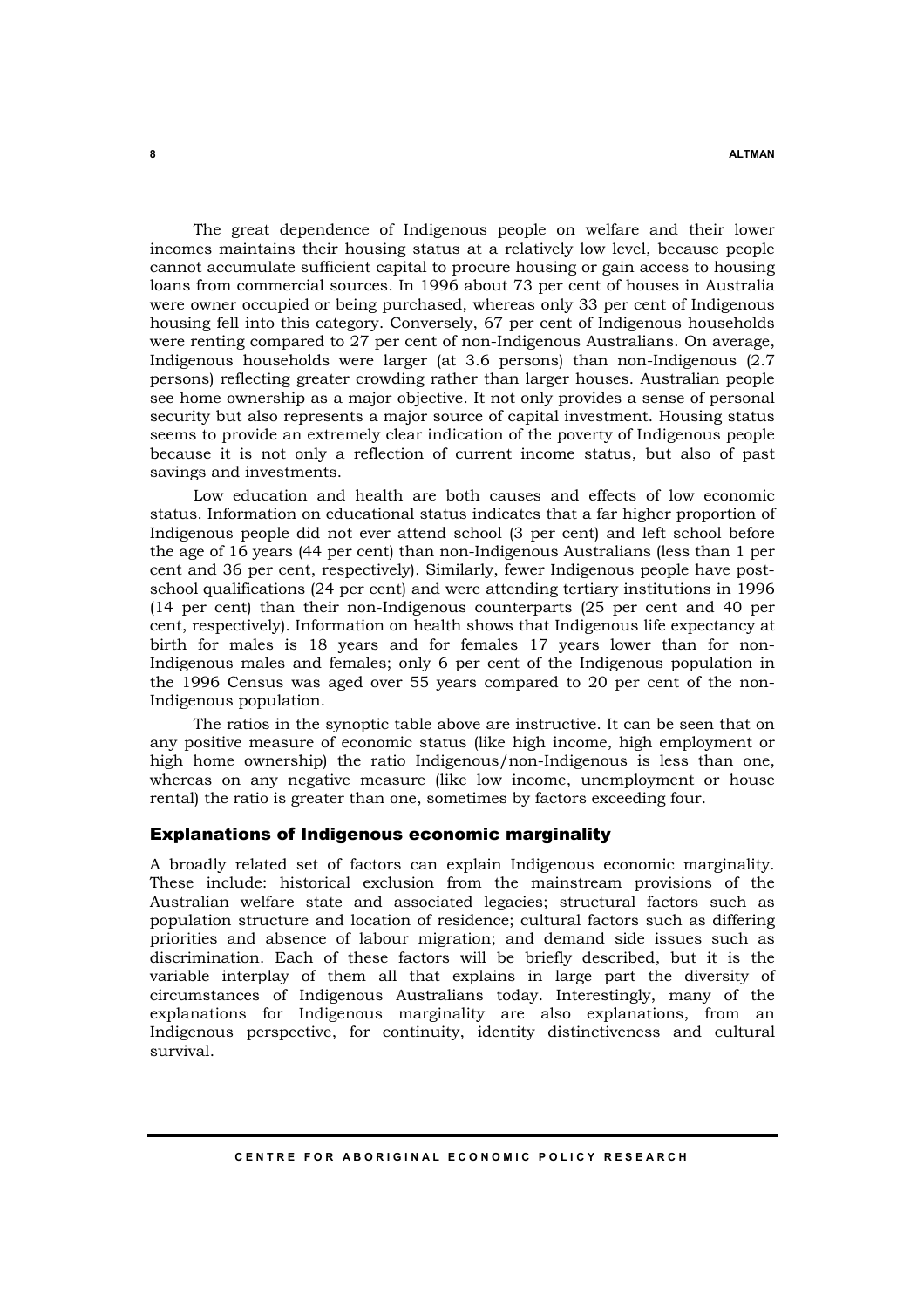Indigenous poverty has its roots in the historical process of colonisation of the Australian continent. Prior to 1788 the Indigenous hunter-gatherer economy resulted in the exploitation of the continent's renewable natural resources. In western economic terms this production system was undeveloped and simple because it did not produce massive material surpluses—there was no intensive agriculture or industrialisation, and limited exploitation of non-renewable resources. While white settlement resulted in the economic development of Australia, this development was predicated on the dispossession of Indigenous people and the transfer of 'property rights' in natural resources away from them to the colonists. This process of alienation continued well into the 20th Century and its impact is still being felt by Indigenous people. In short, while colonisation brought material wellbeing to many white migrants, it created Indigenous underdevelopment. It is debatable whether the Indigenous standard of living in the 19th and early 20th Centuries improved at all, despite access to modern manufactured goods and new technology.

Recent history also explains a great deal. Up until the 1960s and 1970s, many Indigenous Australians were systematically excluded from their citizenship entitlements as members of a modern welfare state. This exclusion was highly variable and was related in large part to the settlement of Australia, being most severe in remote regions that were either reserved for Indigenous people or unsettled. It included lack of access to many institutions of the Australian state including educational facilities, award wages, home ownership and voting rights. Such exclusion left a very deep historical legacy in terms of options and opportunities to compete on an equal footing in the mainstream economy.

Another important feature of the Indigenous population is its geographic dispersion. According to the 1996 Census, 27 per cent of Indigenous people resided in rural areas with a population of less than 1,000, in marked contrast to 14 per cent of all Australians. Many Indigenous communities are in extremely remote locations, far from urban centres, formal labour markets, and commercial opportunities. There are indications that over the past three decades employment opportunities in the rural sector have declined rapidly and Indigenous Australians are likely to have been disproportionately affected given their already marginal status.

Two observations can be made about the correlation between the geographic remoteness of a significant part of the Indigenous population and economic status. First, there is clear evidence that Indigenous people who reside in rural areas are relatively worse off than non-Indigenous people who reside in similar locations; thus it is not location alone that causes Indigenous poverty. Second, in the last 50 years there has been a steady upgrading of publicly provided services at remote rural locations. The greatest attention has been given to educational and health facilities, communications (including Internet access) and electricity. There have been substantial direct and indirect public sector transfers, based on locational disadvantage (for example, subsidies, welfare payments and tax concessions). However, numerous surveys of the facilities at remote Indigenous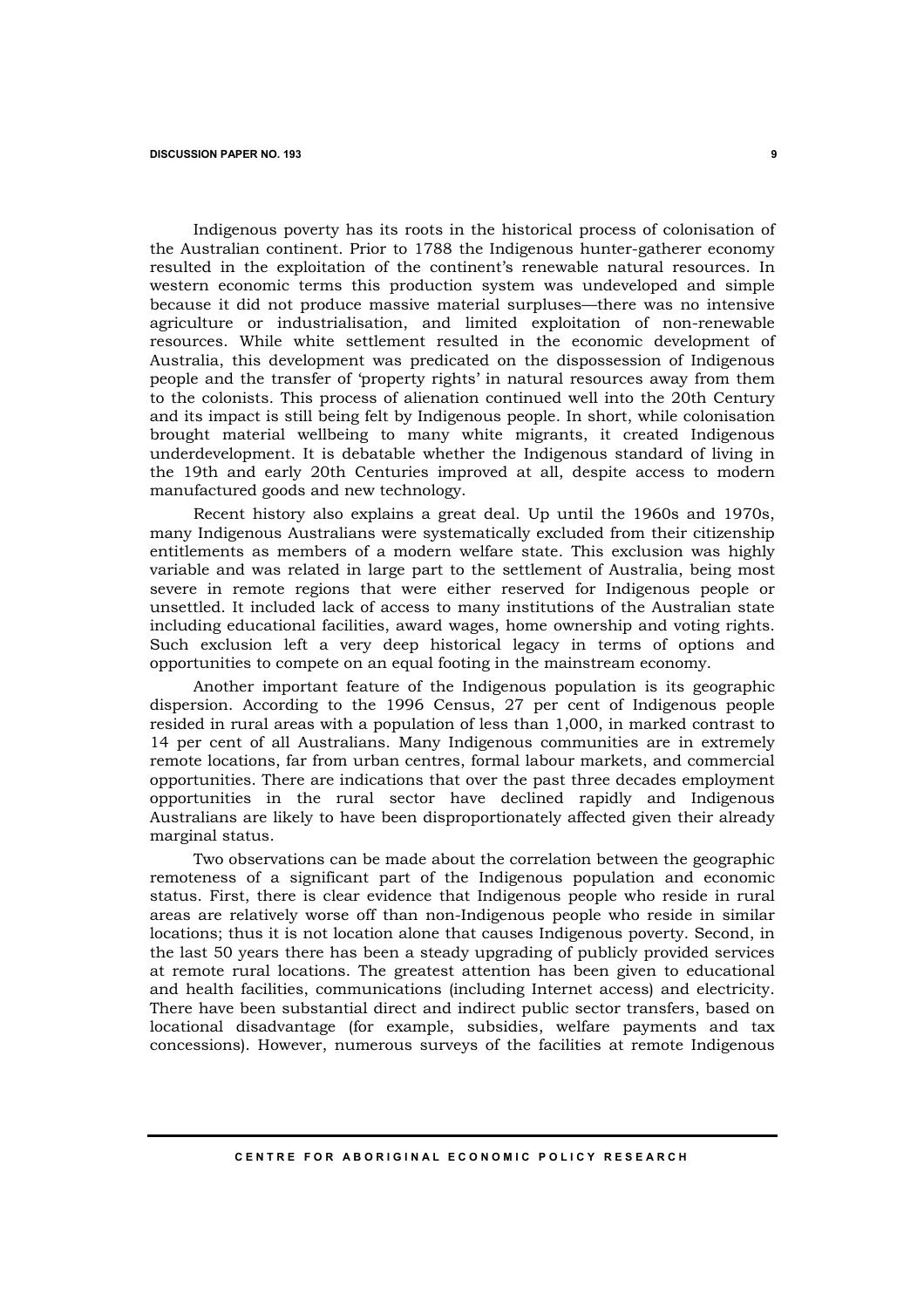communities indicate that they do not have many services that other Australians regard as their right as citizens.

The current structure of the Indigenous population demonstrates a high youth dependency ratio. Combined with low employment rates, this mixture of demographics and labour force status results in a very high economic burden for Indigenous people. Census data for 1996 indicate that the ratio of children aged 0–14 years as a proportion of the population aged 15–64 is 70:100 for Indigenous people, but less than half of this (32:100) for all Australians. The burden of raising young is far greater for Indigenous people. When information on workforce participation and unemployment rates is taken into account, the effective ratio of young dependants to the employed population aged over 15 years changes dramatically. By multiplying the proportion of the Indigenous population aged over 15 years by the employment rate, it is calculated that only 23 per cent of the Indigenous population are employed. This means that there are three Indigenous people for each one employed and that there is great pressure on the wages and salaries of those in employment. The corresponding figure for all Australians is a far higher 44 per cent. The ratio of young dependants to employed Indigenous people is about three times the corresponding ratio for all Australians. While these ratios are artificial constructs, because ratios are calculated for the Indigenous and non-Indigenous populations without the ability to adjust for household linkages, they provide an important part of the explanation for Indigenous poverty.

According to mainstream measures of wellbeing like income per capita or persons per house, demographics aids greatly in explaining relative disadvantage. To some extent though this demographic 'disadvantage' is ameliorated by the working of both the welfare and tax systems: for example, social security payments provide monetary support for dependents in a manner that the wages economy does not. One consequence of this is that many indigenous families, especially those headed by only one adult, face perverse financial incentives that make welfare relatively attractive and the wages economy, even when jobs are available, relatively unattractive. Continued high (but falling) fertility, counter to some demographers' predictions, perpetuates the attractiveness of welfare, at least according to formal analysis like income replacement ratios (Taylor 2000). Again somewhat paradoxically, demographic success is a cultural continuity and a growing Indigenous population is in itself an indicator of resilience.

Then there are cultural factors. The resilience and more recent efflorescence of Indigenous cultural practices have again paradoxically facilitated economic disadvantage as measured by social indicators. Cultural factors are numerous: they are evident in indigenous family formation (multi-family households and polygynous marriages), low labour migration owing to regional and family allegiances, the continued use of Indigenous languages and the maintenance of traditional ceremonial obligations. A combination of cultural factors create constraints on the incorporability of many Indigenous people into the mainstream. In particular, people living off the land continue to pursue their own distinct prerogatives. Other Indigenous people are just not comfortable working in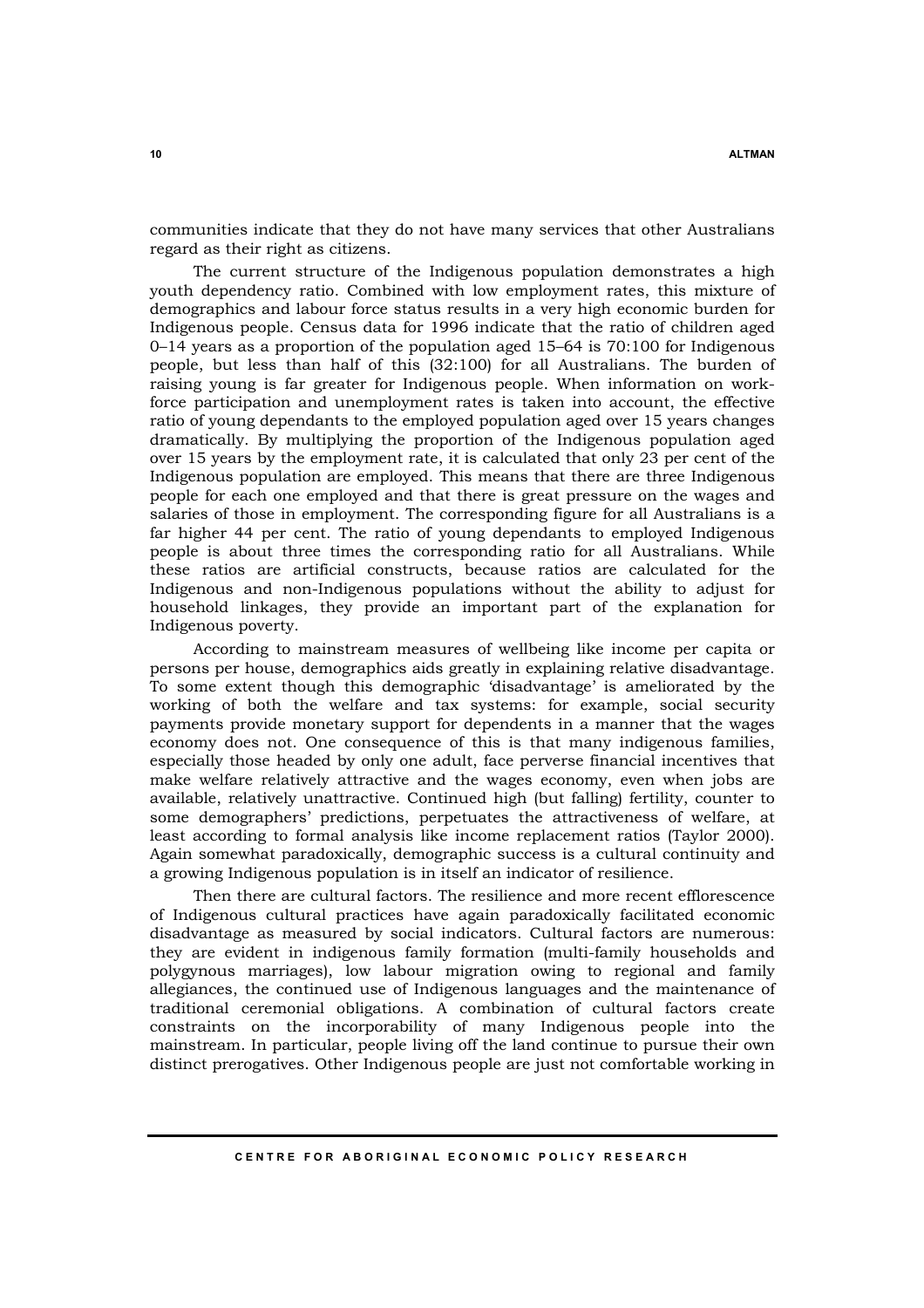a labour market where mainstream values dominate and where they are a distinct minority. Some Indigenous people are not able, and others are not willing, to mould themselves to suit labour market requirements at the expense of their Aboriginality.

Many of these cultural factors can be statistically demonstrated. For example, Indigenous people have a cultural preference for multi-family households. In 1996, 6 per cent of Indigenous households contained two or more families in comparison to 1 per cent for all households. Over 13 per cent of Indigenous people reported speaking an Indigenous language at home. However, these cultural factors should not be overstated—there are sections of the Indigenous population, particularly urban youth, who want formal employment. Without some affirmative action on the part of government, it seems certain that many of these people will experience unemployment and its associated poverty.

To some extent all the broad explanatory factors provided above, besides the historical, are supply-side: they highlight distinguishing features of Indigenous Australians that make them poorly adapted to economic incorporation into mainstream Australian society. One important demand-side factor that is used to explain why Indigenous Australians are not employed is prejudice and negative stereotyping of potential Indigenous employees. Even today it is not unusual to hear white employees denigrate Indigenous workers, stating they are unreliable. Much of this negative stereotyping is due to a lack of understanding of Indigenous cultural and economic circumstances and rigidity in employment requirements.

Econometric analysis by economists working at the Centre for Aboriginal Economic Policy Research at The Australian National University clearly quantifies the reality of discrimination. For example, research by Daly shows that allowing for differences in human capital endowments, like education qualifications, Indigenous male earnings are still below their non-Indigenous counterparts (Daly 1992). Daly's other research shows that only a small proportion of employment variation can be explained by expected factors like differences in education, marital status, location and language: most seemed to be 'inexplicable'. Similarly, Hunter and Borland have argued that a significant proportion of differential employment rates have resulted from different arrest experiences (Hunter and Borland 1999).

# Policy and program responses

Identifying the extent and causes of Indigenous poverty in the past three decades has been the subject of considerable research effort. It is now well established that Indigenous people are the most marginal group in Australian society. Addressing this issue though, and making progress in both a real and in a statistical, measurable sense has proven very difficult, despite concerted government attention and the allocation of considerable resources. A brief attempt is made here to explain the very complex and broad policy and program responses to Indigenous poverty in the last three decades leading up to the new millennium.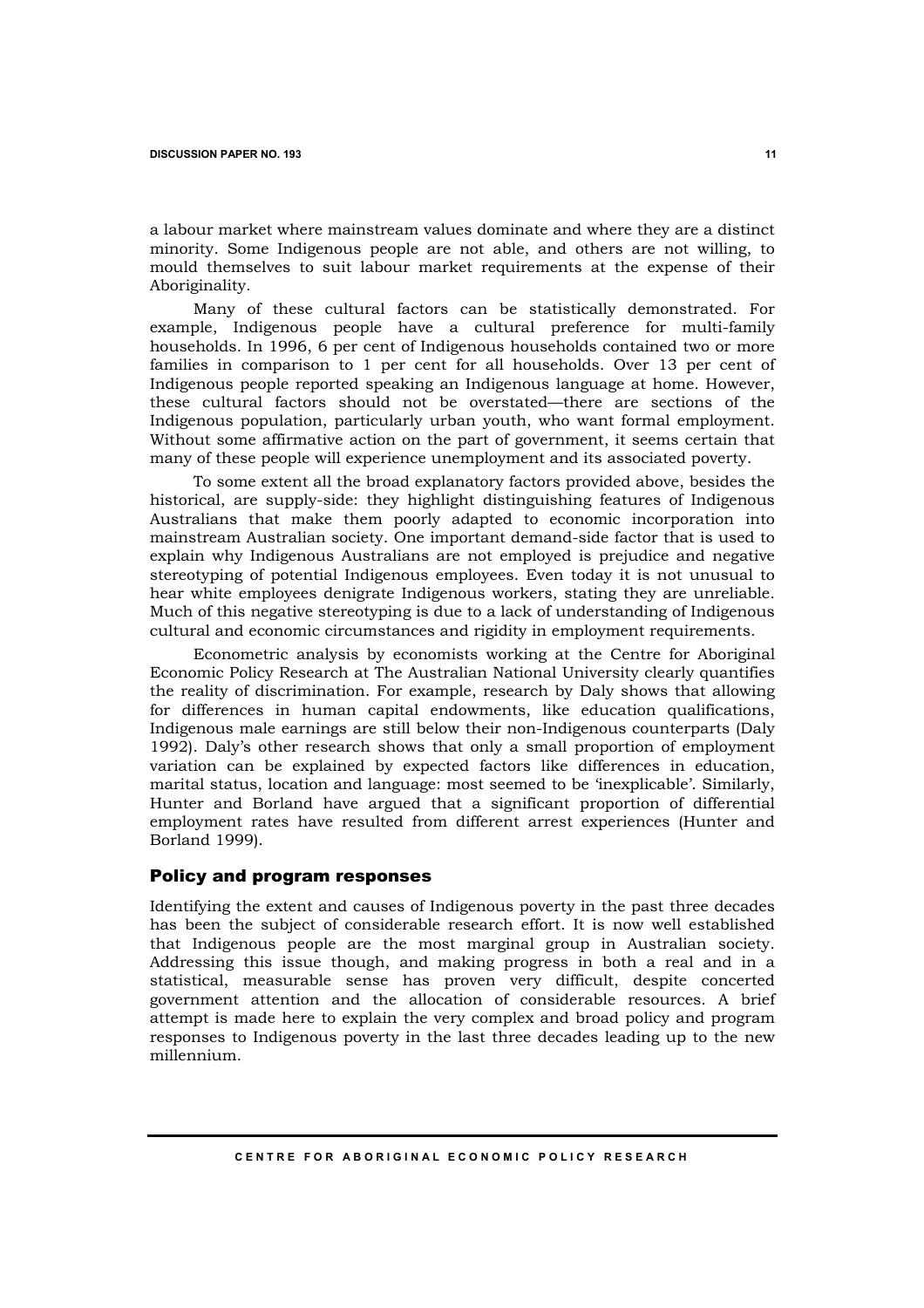The modern policy era in Indigenous affairs is widely recognised as dating from the 1967 Constitutional Referendum which empowered the Commonwealth to take a lead role in addressing Indigenous issues nation-wide. In the late 1960s, the broad thrust of policy was still assimilation which was defined in 1961 in the following terms '[assimilation] means that all Aborigines and part-Aborigines are expected eventually to attain the same manner of living as other Australians and to live as members of a single Australian community enjoying the same rights and privileges, accepting the same responsibilities, observing the same customs and influenced by the same beliefs as other Australians'.

The assimilation policy was based on the premise that Indigenous people would abandon their own cultural heritage and adopt the values of the dominant society. The policies of assimilation and, after 1965, integration, lasted until 1972. It is widely recognised today that these policies were a failure. This was partly due to the fact that they were predicated on ideologies that Indigenous people frequently did not share; it was assumed that they would adopt the economic goals and cultural values of the wider Australian society. Furthermore, it was assumed that designated reserves, where many Indigenous people were required to reside, could provide an economic base for development. Finally, it was assumed that there would be no barriers placed in the way of Indigenous advancement. With hindsight, all these assumptions are known to have been wrong. First, the very cultural practices that Indigenous people were required to radically alter remained remarkably resilient. Second, those lands that were reserved for Indigenous use appear to have remained unalienated precisely because they were of limited economic value and were extremely remote. And last, distortions like racial prejudice, particularly evident in the labour market, continued.

From 1972 assimilation was abandoned as official government policy, and 'self-determination' and then 'self-management' were introduced as the new policy frameworks for Indigenous advancement. In marked contrast with assimilation, self-determination allowed Indigenous communities the freedom to decide the pace and nature of their future development as significant components within a diverse Australia.

From the early 1970s there has been a growing awareness of the extent of Indigenous poverty. This can be attributed to three factors. First, it is only since the 1971 Census that reliable comparative social indicators have been available to demonstrate the extent of the economic disparity between Indigenous and other Australians. Second, it is only since 1972 that a separate federal Aboriginal affairs portfolio and bureaucracy were established to directly represent Indigenous people. And finally, in the early 1970s there was a growing awareness of poverty issues generally, especially in the aftermath of the Henderson Commission of Inquiry into Poverty. Indigenous poverty was at last regarded as an issue of some political significance, particularly in the urban electorates, and it was Indigenous and white political activists who brought the magnitude of the issue home to many Australians.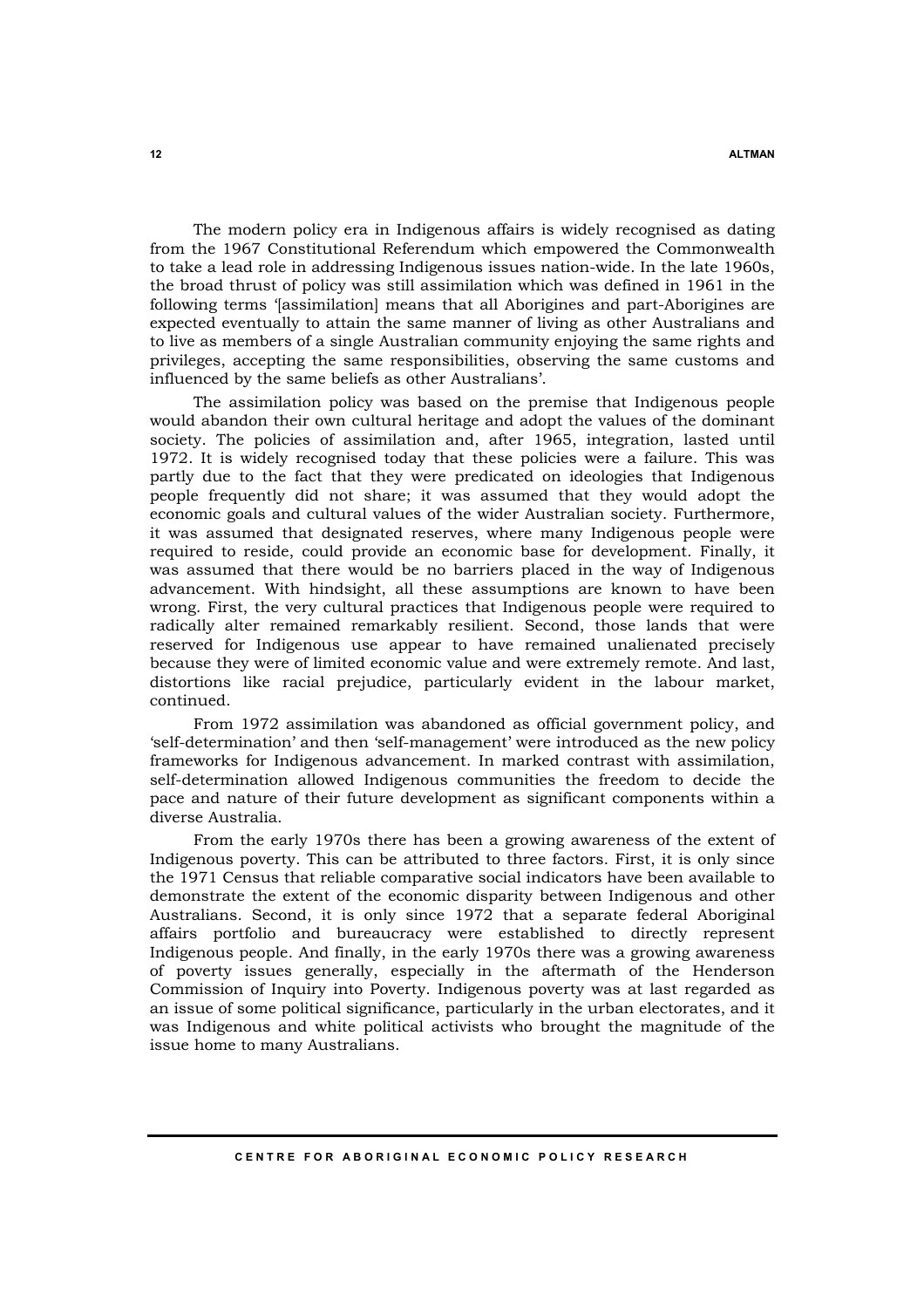The government response to this situation has been very broadly twopronged. First, an attempt has been made to directly address Indigenous socioeconomic disadvantage in a range of areas like health, housing, employment and education. This attempt initially required the equitable inclusion of Indigenous people as Australian citizens and beneficiaries of the provisions of the welfare state. This task was not completed in some remote areas until the early 1980s. Simultaneously, a range of special programs designed specifically for Indigenous Australians were established and administered primarily by the Aboriginal affairs portfolio and other federal agencies. By the late 1990s, it is estimated that in the region of \$2 billion per annum in welfare and special allocations were made to Indigenous people, although the bulk of this funding was for citizenship entitlements.

Second, government has attempted to broadly facilitate Indigenous economic development with special measures to return land to Indigenous ownership and to make special allocations of capital to assist development. Since the 1970s there has been a significant transfer of land back to Indigenous people. This restitution began with Commonwealth land rights legislation that transferred unalienated and reserved lands back to Indigenous ownership. Subsequently, all States and Territories (except Western Australia) have introduced some form of land rights legislation. Indigenous people now own, or have exclusive leasehold title to, over 15 per cent of Australia. However, land holdings per capita are highly variable and the quality of most land, especially for primary production, is very poor. More recently, in the aftermath of the Mabo High Court judgment recognising native title, new potential to enhance indigenous land ownership and property rights in resources have arisen. Despite variable party political responses to native title legislation, there is no doubt that in the future new institutional mechanisms like the Aboriginal and Torres Strait Islander Land Fund (that will receive \$1.26 billion over ten years) and the National Native Title Tribunal (that can hear native title claims and make compensation determinations) will further increase the Indigenous land base (Altman and Pollack 1998).

Similarly, since the 1970s, a range of special programs have been established to provide enterprise grants and loans to Indigenous individuals, incorporated groups and communities. Some key institutions and special programs have been established to facilitate Indigenous access to capital, including the Aboriginal and Torres Strait Islander Commercial Development Corporation, a lending and joint venturing institution (Arthur 1996). A number of other institutions are empowered to provide capital to Indigenous groups including provisions under land rights law to earmark royalties for Indigenous use and the commercial operations of the Indigenous Land Corporation (Altman and Pollack 1998).

Despite these efforts, a comparison of social indicators from the early 1970s and late 1990s suggest little improvement in the relative and absolute economic status of Indigenous people. For example, Altman and Hunter (1998) analyse changes in the overall poverty of Indigenous people since the early 1970s. Despite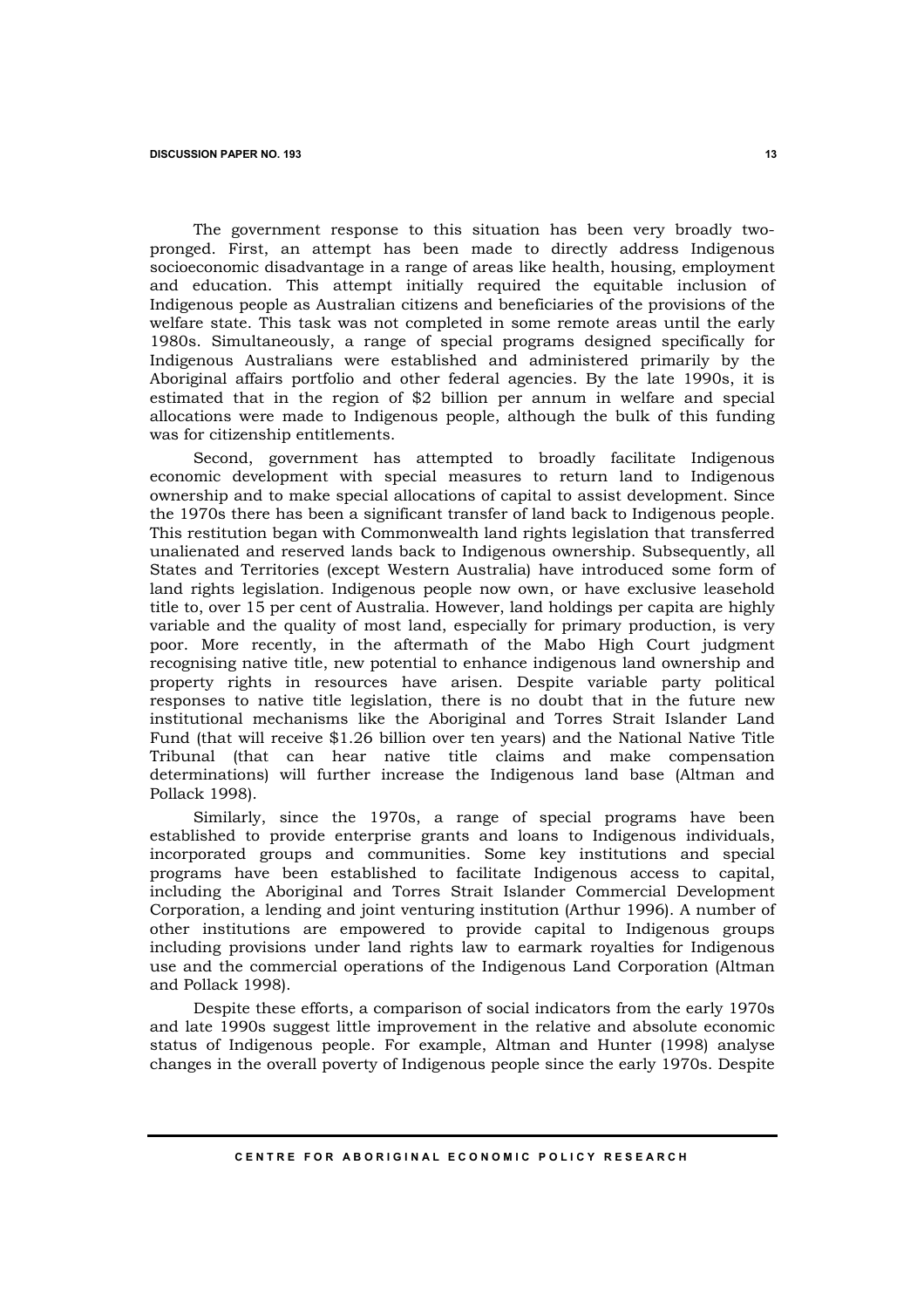potential problems in comparing results from the Henderson Poverty Inquiry, with its focus on urban areas, with more recent Australia-wide work, they found only a small improvement in the overall level of Indigenous poverty. Relative to the total population, indigenous poverty has declined from a factor of 2.7 to 3.7 in the early 1970s to a factor of 2.0 in the 1990s. The differential in the 1990s remains substantial, but the trend is in the right direction. The persistently high levels of Indigenous poverty are corroborated by other findings. For example, tracking unemployment rates between the 1971 and 1996 Censuses indicates that the ratio of Indigenous unemployment to that of the total population has improved from a factor of 4.2 in 1971 to 2.5 in 1996, with a best outcome of 2.3 in 1991. Similarly, analysis of change in median individual incomes between the 1970s and 1990s indicates a slight relative improvement for Indigenous people. This is partly explained by the improved access of Indigenous people to welfare entitlements. But it also reflects the relative growth in poverty of the total population that has resulted in a *relative* statistical improvement in Indigenous wellbeing.

In 1987, the federal government made a commitment to deliver economic equality to Indigenous Australians by the year 2000. Review of this policy in the mid-1990s indicated that the equality goal was destined to fail. More recent government-stated goals have been more circumspect, focusing on the provision of real improvements in Indigenous health, housing, employment and education. A wide range of views has evolved about the overall failure of government to deliver economic equality to Indigenous people. One view is that, to simplify considerably, given the depth of Indigenous poverty, the historical legacy and the structural changes to the Australian economy, Indigenous economic status has not improved sufficiently because government funding commitments have been inadequate; such a view proposes to rectify this situation with greater levels of funding. This view appears a little unsophisticated given the diversity of Indigenous circumstances. An alternate view is that it is not so much the level of funding that is the issue, but the philosophies guiding government policies and the purposes to which funds are directed that are the keys.

It can be argued that, in essence, government policies in the last 30 years have remained fundamentally assimilationist. Thus, it has been assumed that if sufficient public funds were devoted to Indigenous education, health, housing and employment programs, then material betterment would automatically follow and Indigenous people would be able to compete directly with other Australians, both in the formal labour market and in the business sector. Recent research has raised the possibility that there is no automatic positive correlation between funding and improved economic status. For example, Altman and Sanders (1995) suggested that the relatively recent inclusion of many Indigenous people in the welfare state might increase the risk of longer-term entrapment. More recently, there has been a call by Indigenous spokespeople like Noel Pearson for a paradigm shift in both governance structures and attitudes to work, education and welfare among Indigenous people. While welfare institutions may have negative effects on the incentives of Indigenous people to look after themselves, it is essential to recognise the significance of historic, structural and locational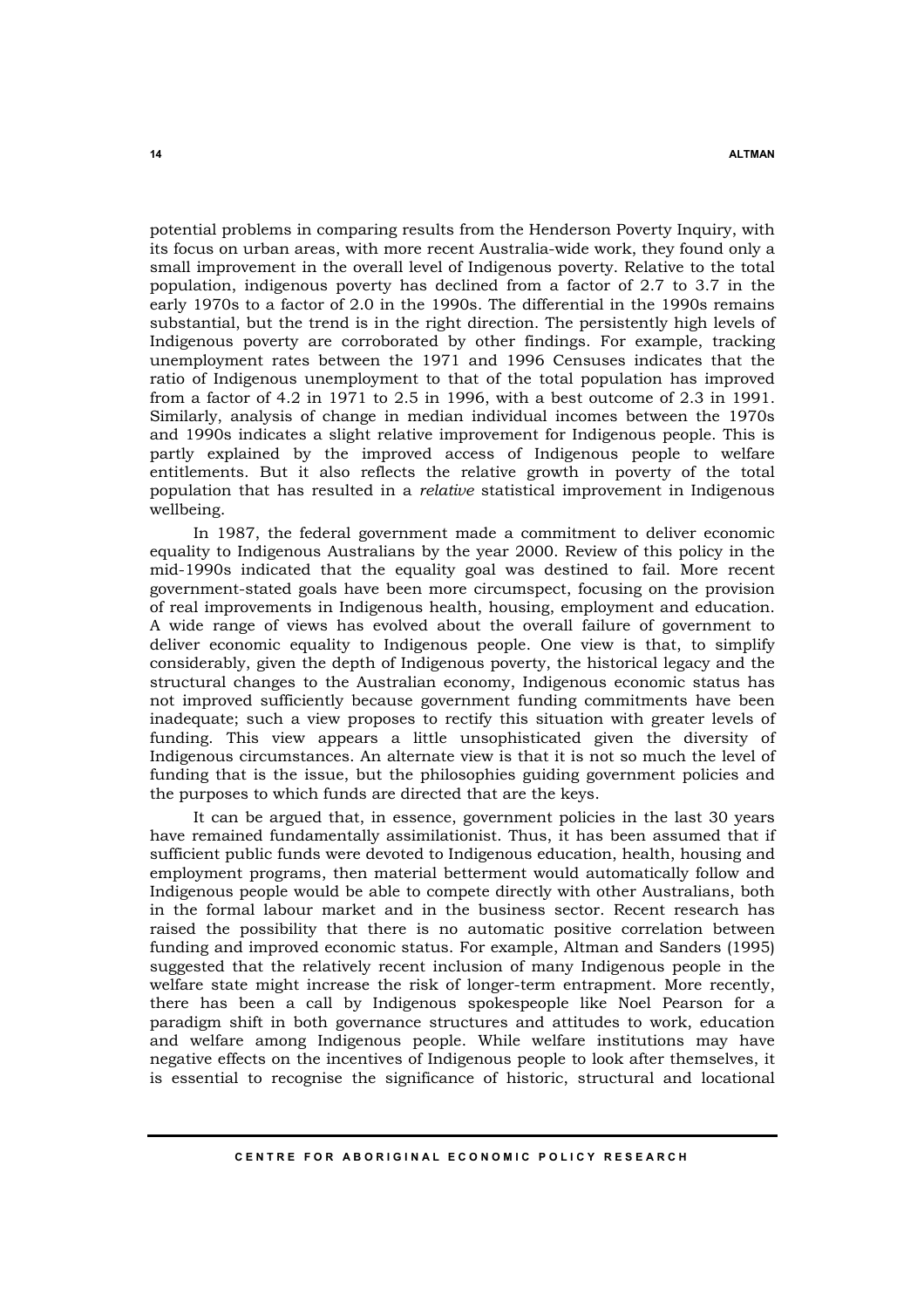constraints facing them and the potential risk of blaming the victims of marginalisation.

There is also growing evidence that a combination of the 'needs' criterion generally adopted by public-sector funding agencies and the existence of special programs results in substitution rather than supplementary funding of Indigenous clients. In other words, many services in areas such as health, education and housing provided to Indigenous people are funded by the Indigenous affairs portfolio rather than by the appropriate State or federal government department. This means that much funding that has the appearance of being specifically devoted to Indigenous people merely provides a range of services that most Australians would expect from the public sector. Also, there is evidence that given the extent of Indigenous need under- rather than overfunding is the norm. This raises an important strategic issue for Indigenous people: would equitable access to mainstream programs not be preferable to continued reliance on special programs? This is especially the case as special Indigenous allocations are very visible, whereas equitable access to mainstream services are not only potentially larger, given the documented extent of disadvantage, but is also relatively invisible.

A final issue that needs to be recognised is the phenomenal growth in the Indigenous population since 1971 (Gray 1997a, 1997b). In 1971, the selfidentifying Indigenous population was estimated at 116,000 persons. Subsequently, in each five-yearly census this population has grown rapidly, owing to a combination of high fertility, increased willingness to identify and improved accuracy of enumeration. By 1996, the Indigenous population was estimated at 386,000 and in 2001 it is likely to exceed 427,000. Such rapid growth very obviously puts government special programs under financial strain. But it also raises questions about appropriate targeting of those Indigenous people most in need and the relative merits of special versus mainstream funding on the basis of location of residence and the particularities of circumstances.

### The future

At the turn of the new century a new greater embrace of the market and concomitant reduction in the welfare programs and expenditures of governments is evident. As economic conditions for many Australians have declined with a growth in inequality, the question of Indigenous poverty has become of less pressing overall political concern. And yet, simultaneously, there is also a greater public demand for rapid and visible improvement in Indigenous economic status as a result of government funding.

The issue of Indigenous poverty is greatly complicated by the diversity of types of Indigenous community and the variable impact of colonisation. This heterogeneity calls for a great deal of policy flexibility. There seems no doubt that many Indigenous people, whether urbanised or in remote locations, wish to maintain their distinct identity and cultural autonomy. However, the economic options available to those residing in urban and metropolitan situations are greatly constrained relative to those in rural and remote locations—they can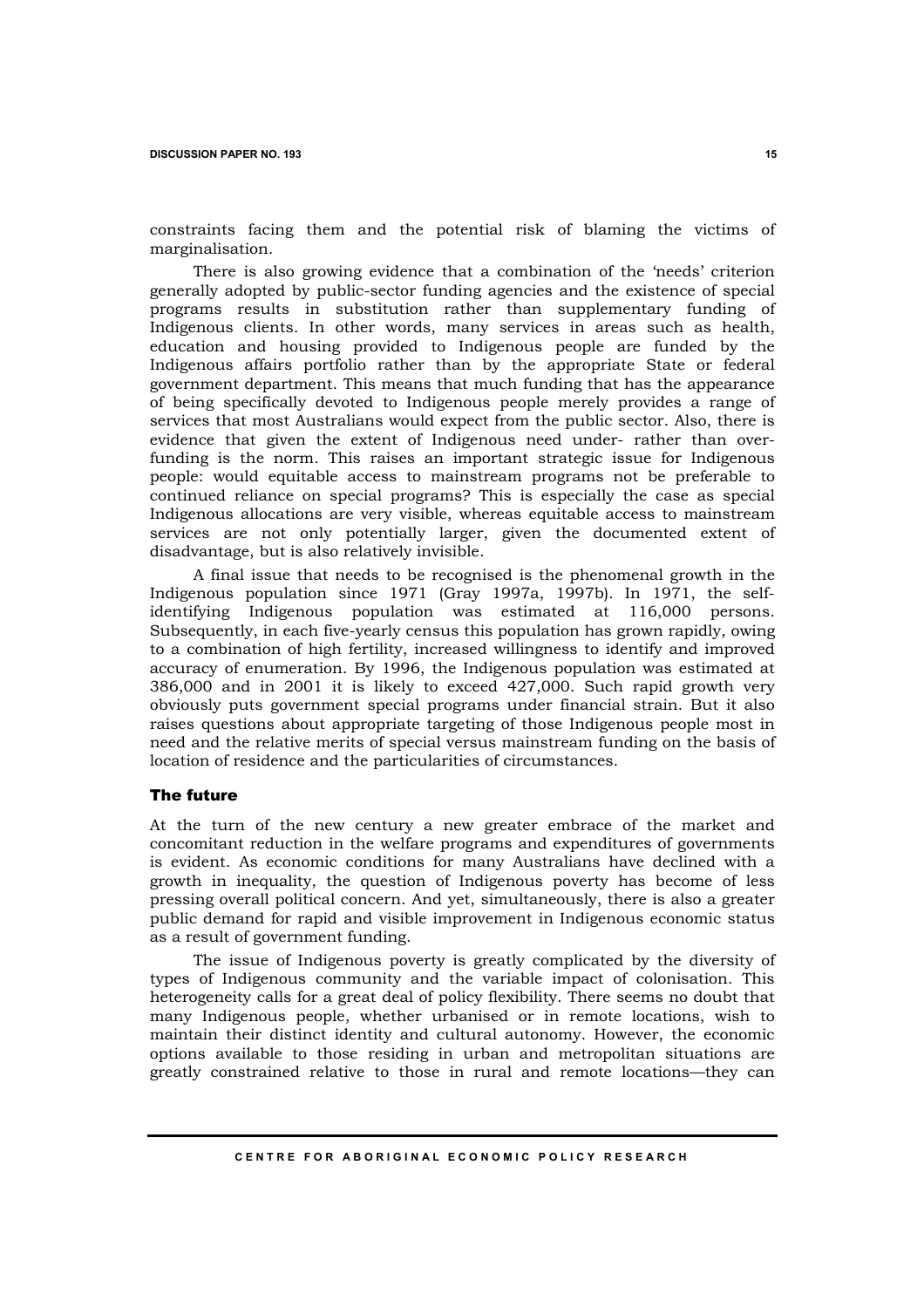either increasingly integrate into the mainstream economy or continue to lead a marginal welfare-dependent existence. There is a need for sustained levels of government assistance in education, housing, employment and training programs to ensure equality of opportunity for these people.

The options available to Indigenous people residing in remote and rural regions are at once more circumscribed and more potentially optimistic. With land rights, native title and access to development capital, some groups have demonstrated an ability to partake in highly profitable tourism and mining development on their lands. Other groups have chosen to develop pastoral properties, establish Indigenous service agencies, or to live at outstations and supplement their cash incomes with subsistence activities. It seems imperative, even where Indigenous groups do not desire direct involvement in the market economy and direct contact with white Australians, that they establish commercial entities which will control, own and develop business opportunities when they occur on Indigenous land and safeguard future options.

A more pessimistic scenario emerges from recent population projections that indicate a likely rapid growth in the Indigenous working-age population in the first decade of the 21st Century. By 2006 it is estimated that the Indigenous population will approach 500,000 and the number of Indigenous adults will increase even more rapidly owing to demographic processes. This has negative implications for potential labour force status with recent estimates by Taylor and Hunter (1998) indicating that at best the unemployment rate of Indigenous people will remain unchanged, at worst it will increase. Poor employment outcomes generate poor economic outcomes which are very evident in data on income status. The costs to government of continued income disparity are estimated to grow and maintenance of employment levels at current unacceptably low levels will remain dependent on continued expansion of the CDEP scheme.

One very hard lesson for all from the last three decades is that low Indigenous economic status appears intractable. This suggests that any realistic prediction for overall economic equality measured by statistical social indicators will require a time frame that could approach 100 years, but that might be unachievable in certain circumstances. At a political level, such a possibility will make it incumbent on both governments and Indigenous leaders to defend both the heterogeneity and the exercise of choice that will mitigate against a rapid integration of Indigenous people into mainstream economic institutions. The additional challenge for government will be to maintain policy flexibility and financial commitments to gradually improve the marginal economic position of Indigenous Australians. At the same time, the provision of core and equitable citizenship entitlements to Indigenous people as members of an increasingly diverse Australia will need to be maintained.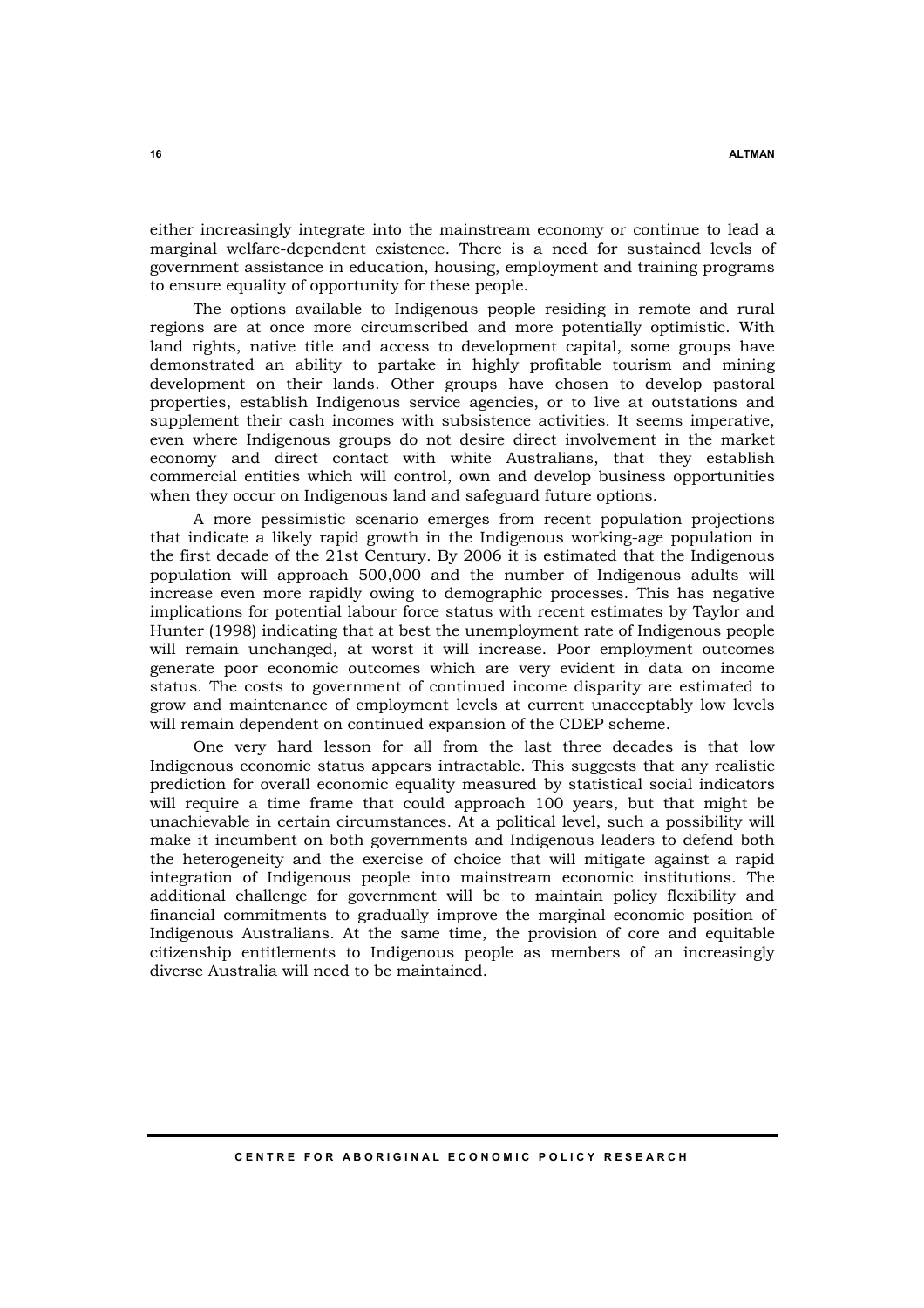### References

- Altman, J.C. and Hunter, B. 1998. 'Indigenous poverty', in R. Fincher and J. Nieuwenhuysen (eds) *Australian Poverty: Then and Now*, Melbourne University Press, Melbourne.
- Altman, J.C. and Pollack, D. 1998. 'The Indigenous Land Corporation: a new approach to land acquisition and management?', *CAEPR Discussion Paper No. 169*, Centre for Aboriginal Economic Policy Research, The Australian National University, Canberra.
- Altman, J.C. and Sanders, W. 1995. 'From exclusion to dependence: Aborigines and the welfare State in Australia', in J. Dixon and R.P. Scheurell (eds) *Social Welfare for Indigenous Populations*, Routledge, London.
- Altman, J.C. and Taylor, J. 1996. *The 1994 National Indigenous and Torres Strait Islander Survey: Findings and Future Prospects*, Research Monograph No. 11, Centre for Aboriginal Economic Policy Research, The Australian National University, Canberra.
- Arthur, W.S. 1996. 'The Aboriginal and Torres Strait Islander Commercial Development Corporation: a new approach to enterprise?', *CAEPR Discussion Paper No. 113*, Centre for Aboriginal Economic Policy Research, The Australian National University, Canberra.
- Daly, A.E. 1992. 'The determinants of Aboriginal employment income', *CAEPR Discussion Paper No. 32*, Centre for Aboriginal Economic Policy Research, The Australian National University, Canberra.
- Daly, A.E. and Smith, D.E. 1999. 'Indigenous household demography and socioeconomic status: the policy implications of 1996 Census data', *CAEPR Discussion Paper No. 181*, Centre for Aboriginal Economic Policy Research, The Australian National University, Canberra.
- Finlayson, J.D. and Auld, A.J. 1999. 'Shoe or stew? Balancing wants and needs in indigenous households: a study of appropriate income support payments and policies for families', *CAEPR Discussion Paper No. 182*, Centre for Aboriginal Economic Policy Research, The Australian National University, Canberra.
- Gray, A. 1997a. 'The explosion of aboriginality: components of indigenous population growth 1991–96', *CAEPR Discussion Paper No. 142,* Centre for Aboriginal Economic Policy Research, The Australian National University, Canberra.
- Gray, A. 1997b. 'Growth of the Aboriginal and Torres Strait Islander population, 1991– 2001 and beyond', *CAEPR Discussion Paper No. 150,* Centre for Aboriginal Economic Policy Research, The Australian National University, Canberra.
- Hunter, B.H. 1999. 'Three nations, not one: indigenous and other Australian poverty', *CAEPR Working Paper No. 1*, Centre for Aboriginal Economic Policy Research, The Australian National University, Canberra, http://online.anu.edu/caepr/.
- Hunter, B.H. and Borland, J. 1999. The effect of the high rate of indigenous arrest on employment prospects', *Crime and Justice Bulletin*, 45 (June): 1–8.
- Schwab, R.G. 1995. 'The calculus of reciprocity: principles and implications of Aboriginal sharing', *CAEPR Discussion Paper No. 100*, Centre for Aboriginal Economic Policy Research, The Australian National University, Canberra.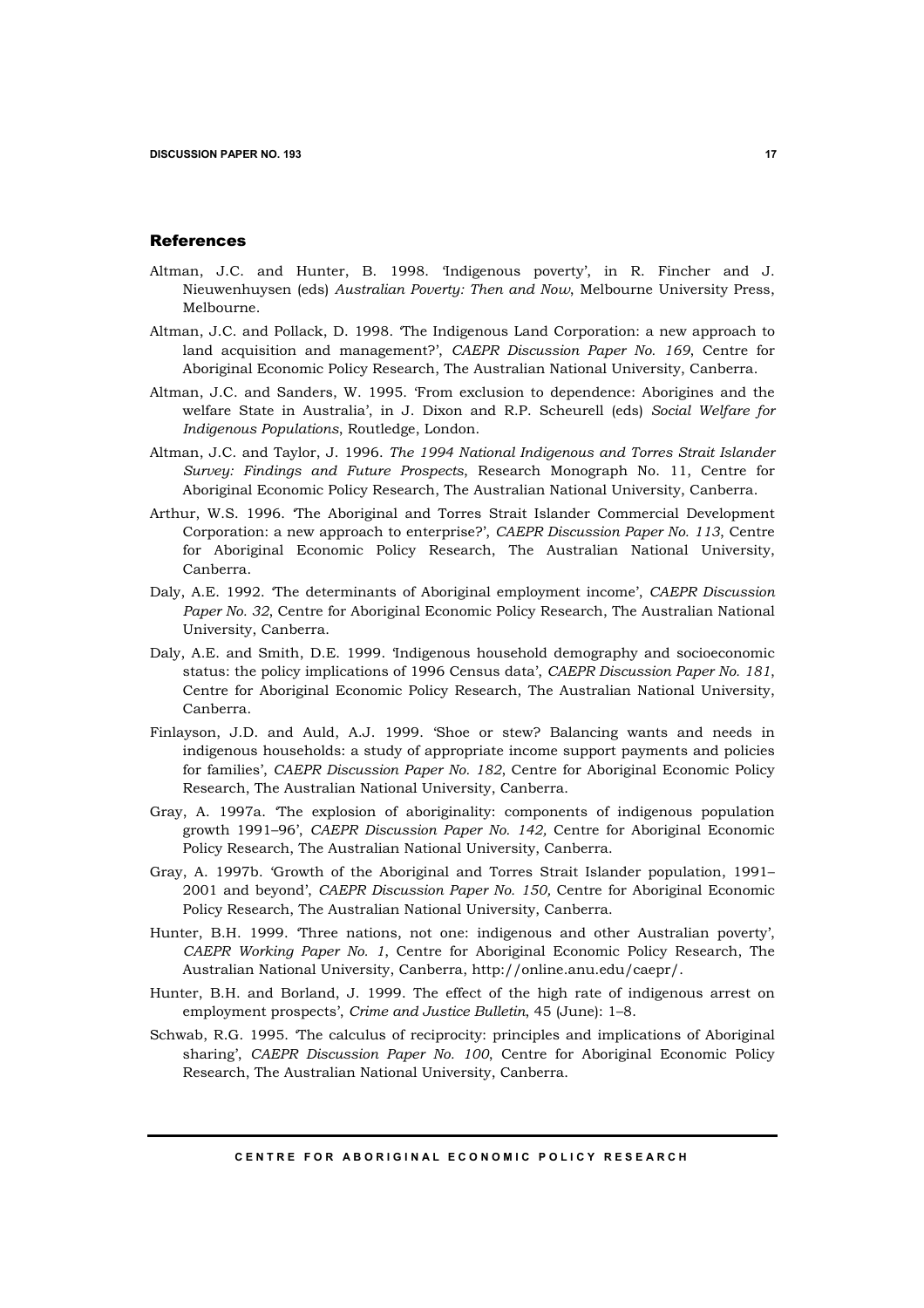- Taylor, J. 2000. 'Indigenous Australians: the first transformation', *CAEPR Discussion Paper No. 194*, Centre for Aboriginal Economic Policy Research, The Australian National University, Canberra.
- Taylor, J. and Hunter, B. 1998. *The Job Still Ahead: Economic Costs of Continuing Indigenous Employment Disparity*, Aboriginal and Torres Strait Islander Commission, Canberra.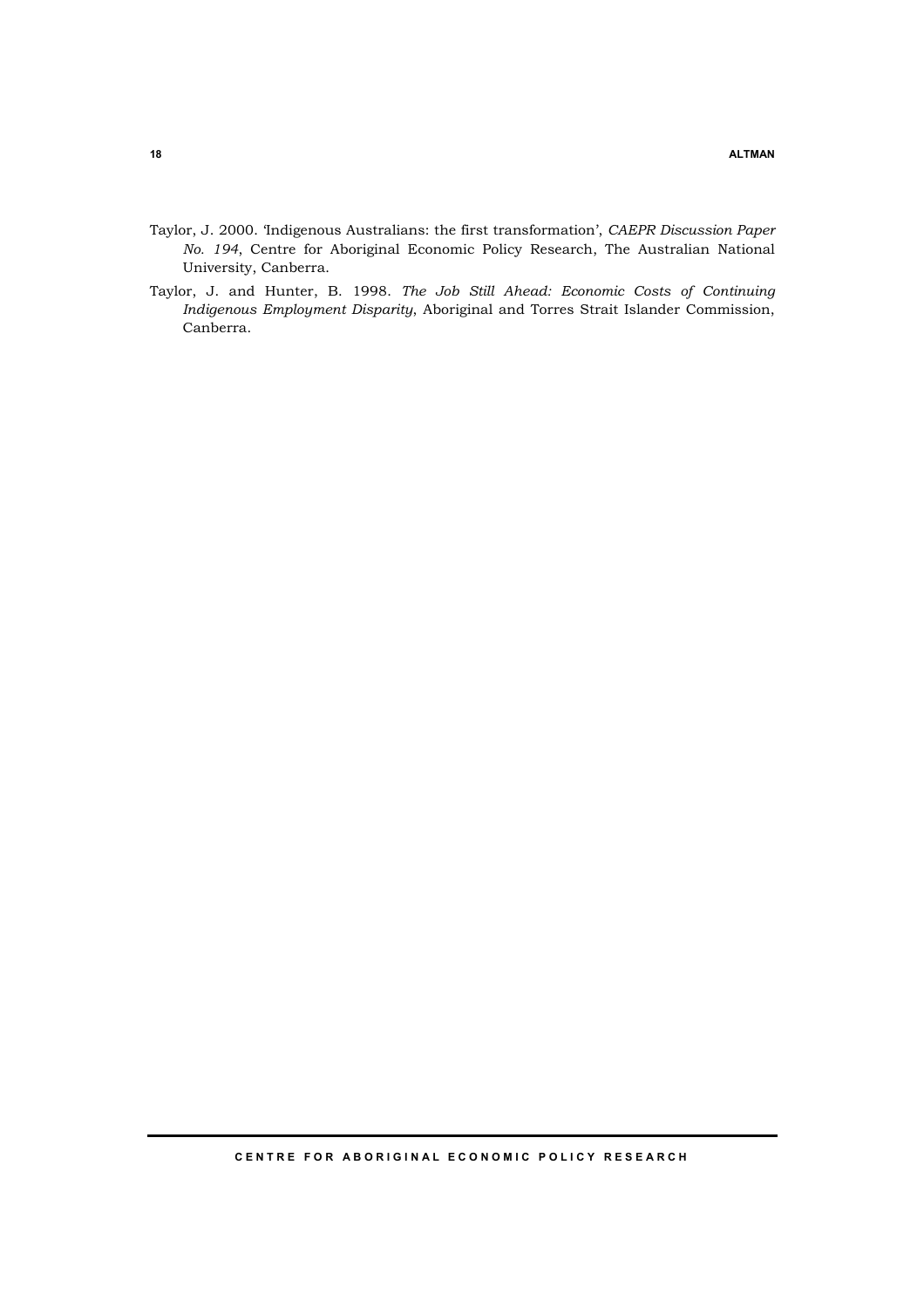# Centre for Aboriginal Economic Policy Research Publications

**For information on earlier CAEPR Discussion Papers and Research Monographs please contact:** 

Publication Sale, Cen tre for Aboriginal Economic Policy Research The Australian National University, Canberra, ACT, 0200, Telephone: 02–6279 8211,Facsimile: 02–6249 2789. Information on CAEPR, abstracts or summaries of all CAEPR print publications and those published electronically, can be found at the following WWW address: **http://online.anu.edu.au/caepr/** 

### MONOGRAPH SERIES

- 1. *Aborigines in the Economy: A Select Annotated Bibliography of Policy-Relevant Research 1985–90*, L.M. Allen, J.C. Altman and E. Owen (with assistance from W.S. Arthur) 1991.
- 2. *Aboriginal Employment Equity by the Year 2000*, J.C. Altman (ed.) published for the Academy of the Social Sciences in Australia, 1991.
- 3. *A National Survey of Indigenous Australians: Options and Implications*, J.C. Altman (ed.) 1992.
- 4. *Indigenous Australians in the Economy: Abstracts of Research, 1991–92*, L.M. Roach and K.A. Probst, 1993.
- 5. *The Relative Economic Status of Indigenous Australians, 1986–91*, J. Taylor, 1993.
- 6. *Regional Change in the Economic Status of Indigenous Australians, 1986–91*, J. Taylor, 1993.
- 7. *Mabo and Native Title: Origins and Institutional Implications*, W. Sanders (ed.) 1994.
- 8. *The Housing Need of Indigenous Australians, 1991*, R. Jones, 1994.
- 9. *Indigenous Australians in the Economy: Abstracts of Research, 1993–94*, L.M. Roach and H.J. Bek, 1995.
- 10. *Native Title: Emerging Issues for Research, Policy and Practice,* J. Finlayson and D.E. Smith (eds) 1995.
- 11. *The 1994 National Aboriginal and Torres Strait Islander Survey: Findings and Future Prospects*, J.C. Altman and J. Taylor (eds) 1996.
- 12. *Fighting Over Country: Anthropological Perspectives,* D.E. Smith and J.D. Finlayson (eds) 1997.
- 13. *Connections in Native Title: Genealogies, Kinship and Groups,* J.D. Finlayson, B. Rigsby & H.J. Bek (eds) 1999.
- 14. *Land Rights at Risk? Evaluations of the Reeves Report*, J.C. Altman, F. Morphy and T. Rowse (eds) 1999.
- 15. *Unemployment Payments, the Activity Test and Indigenous Australians: Understanding Breach Rates,* W. Sanders, 1999.
- 16. *Why Only One in Three? The Complex Reasons for Low Indigenous School Retention*, R.G. Schwab, 1999.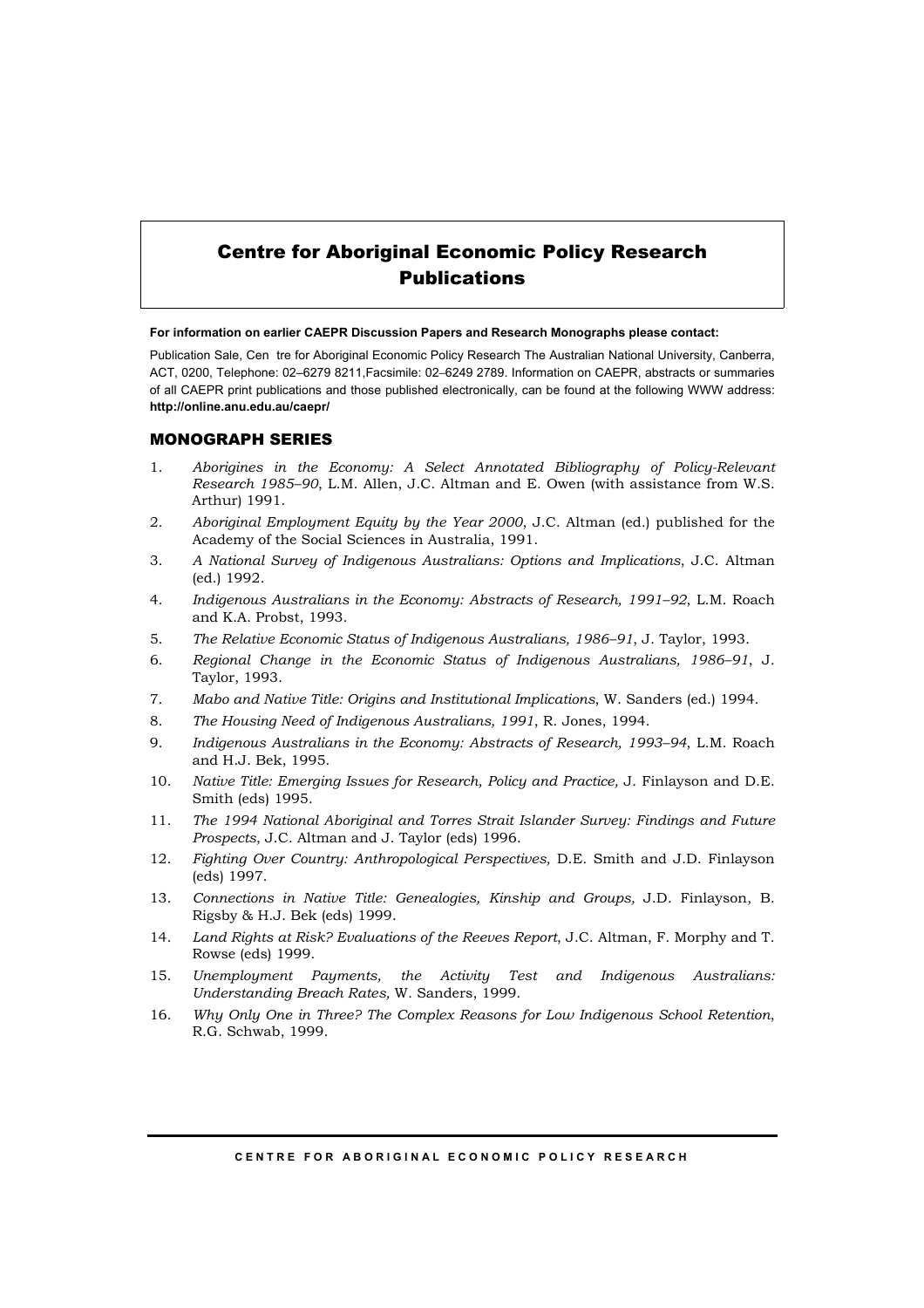# RECENT DISCUSSION PAPER SERIES

| 161/1998 | Educational<br>'failure' and educational 'success' in<br>an Aboriginal<br>community, R.G. Schwab (June 1998).                                              |
|----------|------------------------------------------------------------------------------------------------------------------------------------------------------------|
| 162/1998 | The supply of alcohol in remote Aboriginal communities: potential policy<br>directions from Cape York, D.F. Martin (June 1998).                            |
| 163/1998 | Indigenous land use agreements: the opportunities, challenges and policy<br>implications of the amended Native Title Act, D.E. Smith.                      |
| 164/1998 | The relative labour force status of indigenous people 1986-96: a cohort<br>analysis, B. Hunter and M.C. Gray.                                              |
| 165/1998 | Homelands and resource agencies since the Blanchard Report: a review of<br>the literature and an annotated bibliography, R. Davis and W.S. Arthur.         |
| 166/1998 | Parentage and indigenous population change, A. Gray.                                                                                                       |
| 167/1998 | New and emerging challenges for Native Title Representative Bodies, J.D.<br>Finlayson.                                                                     |
| 168/1998 | Financial aspects of Aboriginal land rights in the Northern Territory, J.C.<br>Altman and D.P. Pollack.                                                    |
| 169/1998 | The indigenous Land Corporation: a new approach to land acquisition?<br>J.C. Altman and D.P. Pollack.                                                      |
| 170/1998 | critical<br>survey of indigenous<br>education<br>1986–96,<br>outcomes,<br>A<br>M. Gray, B. Hunter and R.G. Schwab.                                         |
| 171/1998 | Indigenous participation in health sciences education: recent trends in the<br>higher education sector, R.G. Schwab and I. Anderson.                       |
| 172/1998 | The relative economic status of indigenous people in Queensland, 1991<br>and 1996, J. Taylor.                                                              |
| 173/1998 | The relative economic status of indigenous people in New South Wales,<br>1991 and 1996, J. Taylor.                                                         |
| 174/1998 | The relative economic status of indigenous people in Victoria, 1991 and<br>1996, J. Taylor.                                                                |
| 175/1999 | The relative economic status of indigenous people in the Australian Capital<br>Territory, 1991 and 1996, J. Taylor.                                        |
| 176/1999 | Indigenous self-employment: miracle cure or risky business? B.H. Hunter.                                                                                   |
| 177/1999 | What's new? The parliamentary Inquiry into Indigenous Business,<br>W.S. Arthur.                                                                            |
| 178/1999 | The Grameen Bank micro-credit model: lessons for Australian indigenous<br>economic policy, S. McDonnell.                                                   |
| 179/1999 | Trends in indigenous participation in health sciences education: the<br>vocational education and training sector, 1994-97, R.G. Schwab and<br>I. Anderson. |
| 180/1999 | Northern Territory land rights: purpose and effectiveness, J.D. Finlayson.                                                                                 |

**CENTRE FOR ABORIGINAL ECONOMIC POLICY RESEARCH**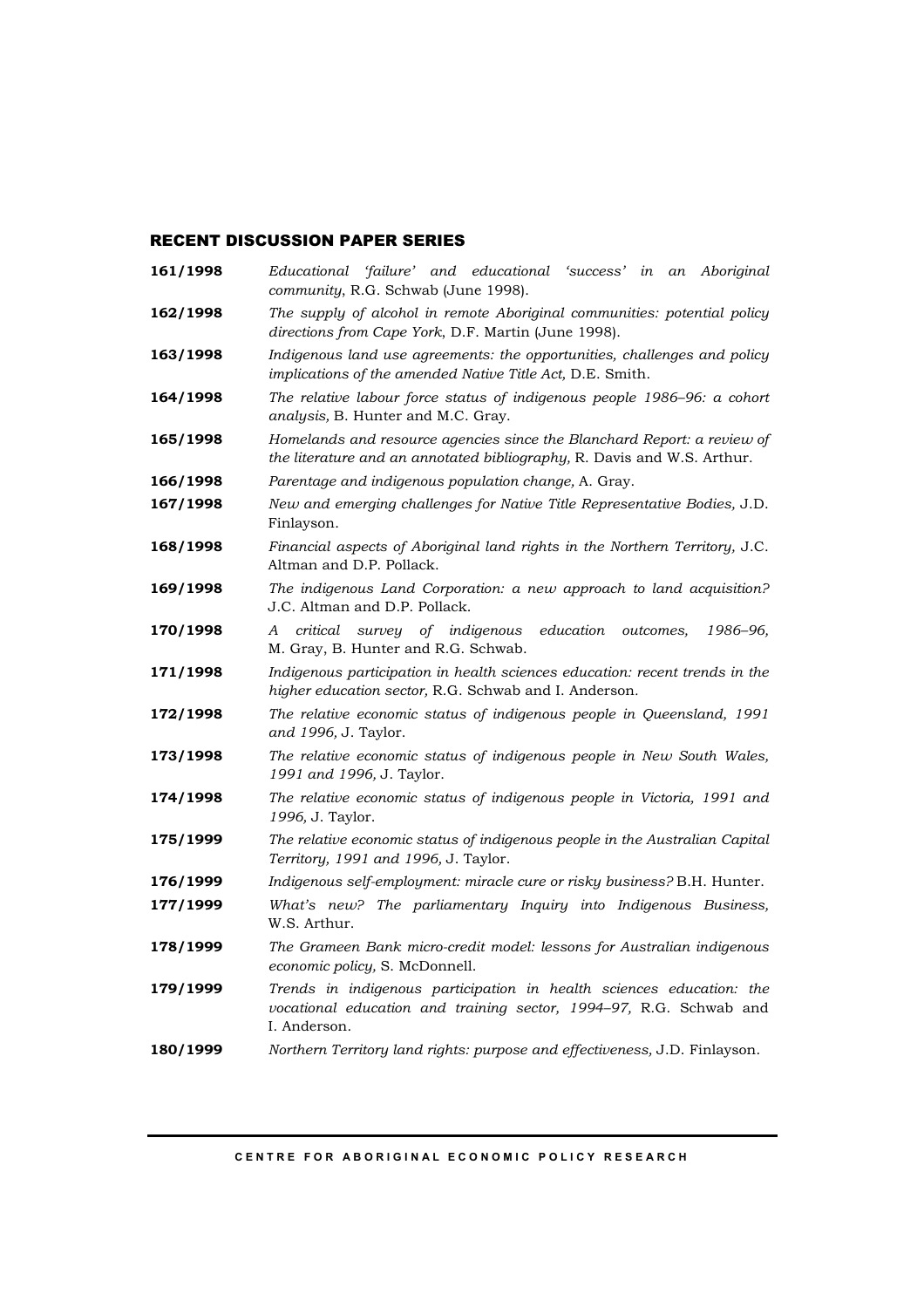- **181/1999** *Indigenous household demography and socioeconomic status: the policy implications of 1996 Census data,* A.E. Daly and D.E. Smith.
- **182/1999** *Shoe or stew? Balancing wants and needs in indigenous households: a study of appropriate income support payments and policies for families,*  J.D. Finlayson and A.J. Auld.
- **183/1999** *Income fluctuations over the lifecycle: a cohort analysis of indigenous and non-indigenous Australians, 1986–96,* B.H. Hunter and M.C. Gray.
- **184/1999** *Torres Strait governance structures and the Centenary of Australian Federation: a missed opportunity?* W. Sanders.
- **185/1999** *The Ngurratjuta Aboriginal Corporation: a potential model for understanding Northern Territory royalty associations,* J.C. Altman and D.E. Smith.
- **186/1999** *Determinants of employment and labour force participation: a cohort analysis of Indigenous and non-Indigenous Australians, 1986–96,* M.C. Gray and B.H.Hunter
- **187/1999** *Feast, famine and fraud: considerations in the delivery of banking and financial services to remote Indigenous communities*, N. Westbury.
- **188/1999** *Women's business: access to credit for Indigenous women entrepreneurs within Torres Strait*, S. McDonnell.
- **189/1999** *Changing places: Indigenous population movement in the 1990s*, J. Taylor and M. Bell.
- **190/1999** *Career, aspirations and the meaning of work in remote Australia: Torres Strait,* W.S. Arthur.
- **191/1999** *The allocation and management of royalties under the Aboriginal Land Rights (Northern Territory) Act: options for reform,* J.C. Altman and R.I. Levitus.
- **192/1999** *Regionalisation of Northern Territory land councils,* R.I. Levitus, D.F.Martin and D.P. Pollack.
- **193/2000** *The economic status of Indigenous Australians*, J.C. Altman.

## WORKING PAPER SERIES

Available at no cost on WWW at http://online.anu.edu.au/caepr/

- **1/1999** *Three nations, not one: Indigenous and other Australian poverty,* B.H. Hunter.
- **2/1999** *Further investigations into Indigenous labour supply: what discourages discouraged workers?,* B.H. Hunter and M.C. Gray.
- **3/1999** *Dealing with alcohol in Alice Springs: an assessment of policy options and recommendations for action*, M. Brady and D.F. Martin.
- **4/1999** *Aboriginal people in the Kakadu region: social indicators for impact assessment,* J. Taylor.
- **5/1999** *Reforming the Northern Territory Land Rights Act's financial framework into a more logical and more workable model,* J.C. Altman and D.P. Pollack.